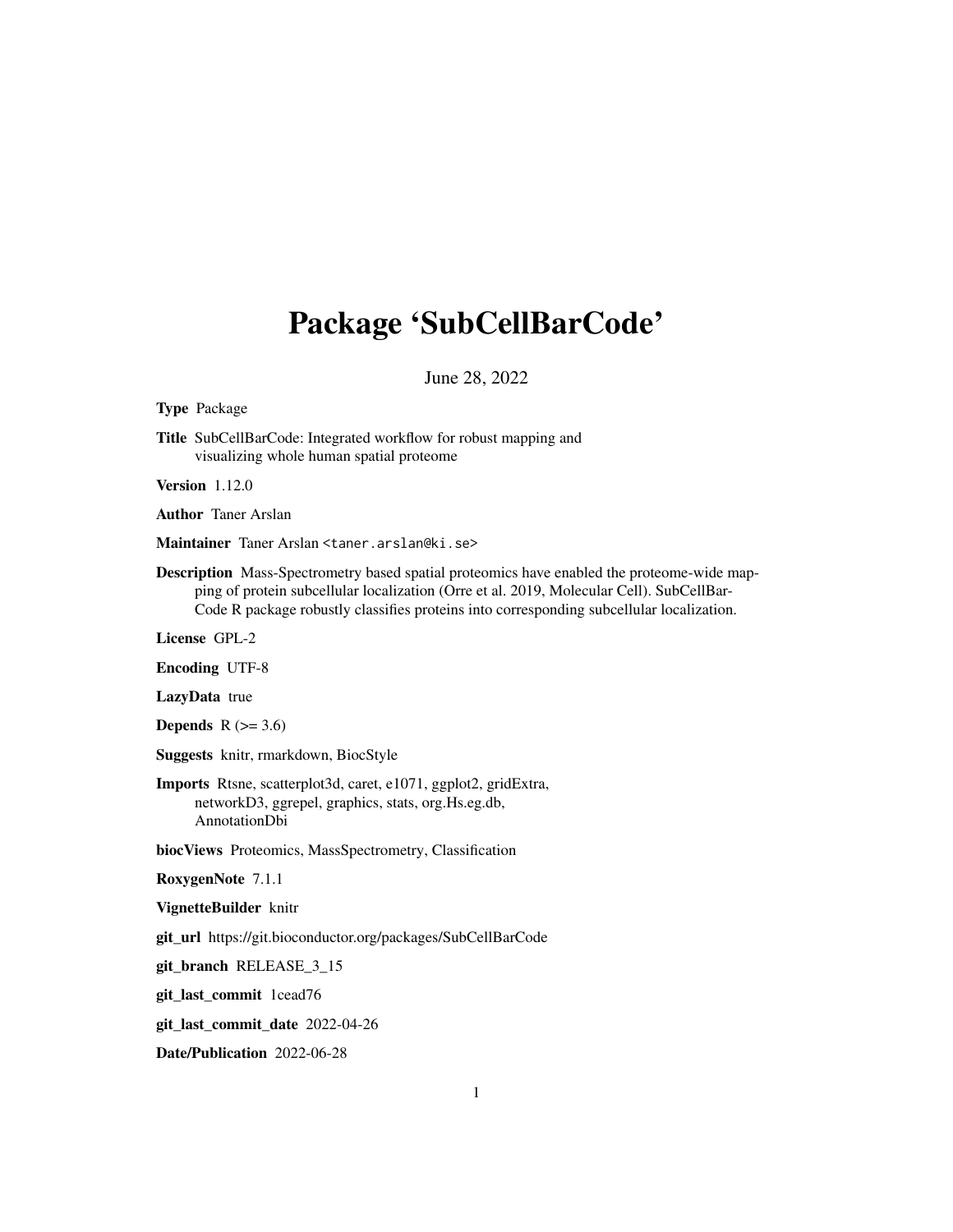## <span id="page-1-0"></span>R topics documented:

| Index |                                                                                                                     | 26             |
|-------|---------------------------------------------------------------------------------------------------------------------|----------------|
|       |                                                                                                                     |                |
|       |                                                                                                                     |                |
|       |                                                                                                                     | 23             |
|       |                                                                                                                     | 22             |
|       |                                                                                                                     | 21             |
|       |                                                                                                                     | 20             |
|       |                                                                                                                     | 20             |
|       |                                                                                                                     | 18             |
|       |                                                                                                                     | 17             |
|       |                                                                                                                     | <b>16</b>      |
|       | marker Quality Control $\ldots \ldots \ldots \ldots \ldots \ldots \ldots \ldots \ldots \ldots \ldots \ldots \ldots$ | 15             |
|       |                                                                                                                     | 15             |
|       |                                                                                                                     | 14             |
|       |                                                                                                                     | 14             |
|       |                                                                                                                     | 13             |
|       |                                                                                                                     | 13             |
|       |                                                                                                                     | <sup>12</sup>  |
|       |                                                                                                                     | 11             |
|       |                                                                                                                     | 11             |
|       |                                                                                                                     | <b>10</b>      |
|       |                                                                                                                     | 9              |
|       |                                                                                                                     | 8              |
|       |                                                                                                                     | $\tau$         |
|       |                                                                                                                     | 6              |
|       | calRowMean                                                                                                          | 5              |
|       |                                                                                                                     | $\overline{4}$ |
|       |                                                                                                                     | 3              |
|       |                                                                                                                     | $\overline{2}$ |

applyThresholdCompartment

*Apply thresholds to compartments*

## Description

Apply thresholds for all predictions to increase the true positive rate and remove poor classification.

## Usage

applyThresholdCompartment(all.repA, all.repB, threshold.df)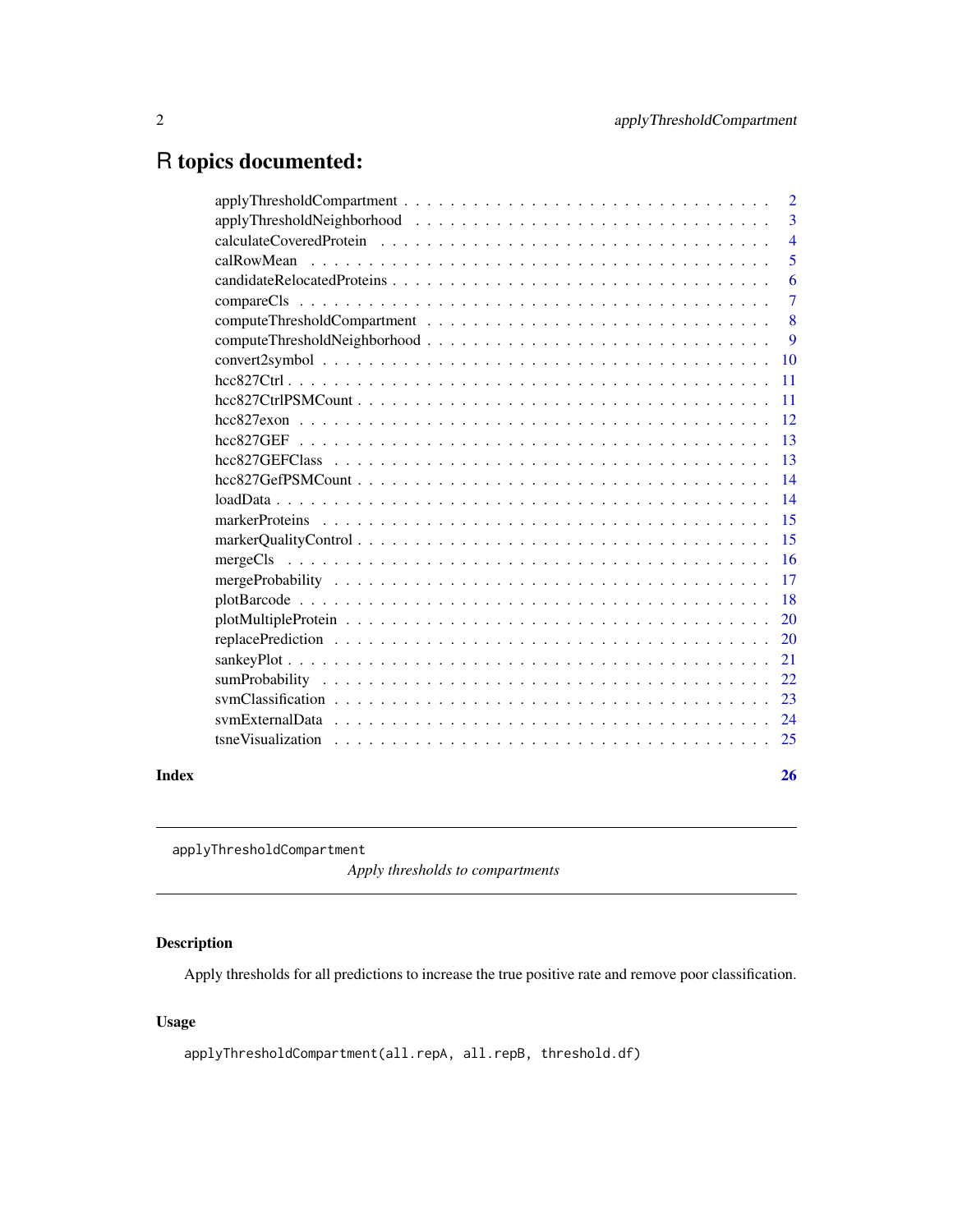## <span id="page-2-0"></span>Arguments

| all.repA     | data frame; all predictions and probability vectors for each protein in replicate A  |
|--------------|--------------------------------------------------------------------------------------|
| all.repB     | data, frame; all predictions and probability vectors for each protein in replicate B |
| threshold.df | data.frame; collection od precision and recall values for each compaartment          |

## Value

c.cls.df

## Examples

```
{
df <- loadData(SubCellBarCode::hcc827Ctrl)
c.prots <- calculateCoveredProtein(rownames(df), markerProteins[,1])
set.seed(7)
c.prots <- sample(c.prots, 550)
cls <- svmClassification(c.prots, df, markerProteins)
test.A <- cls[[1]]$svm.test.prob.out
test.B <- cls[[2]]$svm.test.prob.out
t.c.df <- computeThresholdCompartment(test.A, test.B)
all.A <- cls[[1]]$all.prot.pred
all.B <- cls[[2]]$all.prot.pred
c.cls.df <- applyThresholdCompartment(all.A, all.B, t.c.df)
}
```
applyThresholdNeighborhood

*Apply thresholds to neighborhood classification*

## Description

Apply thresholds for all predictions at the neighborhood level to increase the true positive rate and remove poor classification.

#### Usage

```
applyThresholdNeighborhood(all.repA, all.repB, threshold.df)
```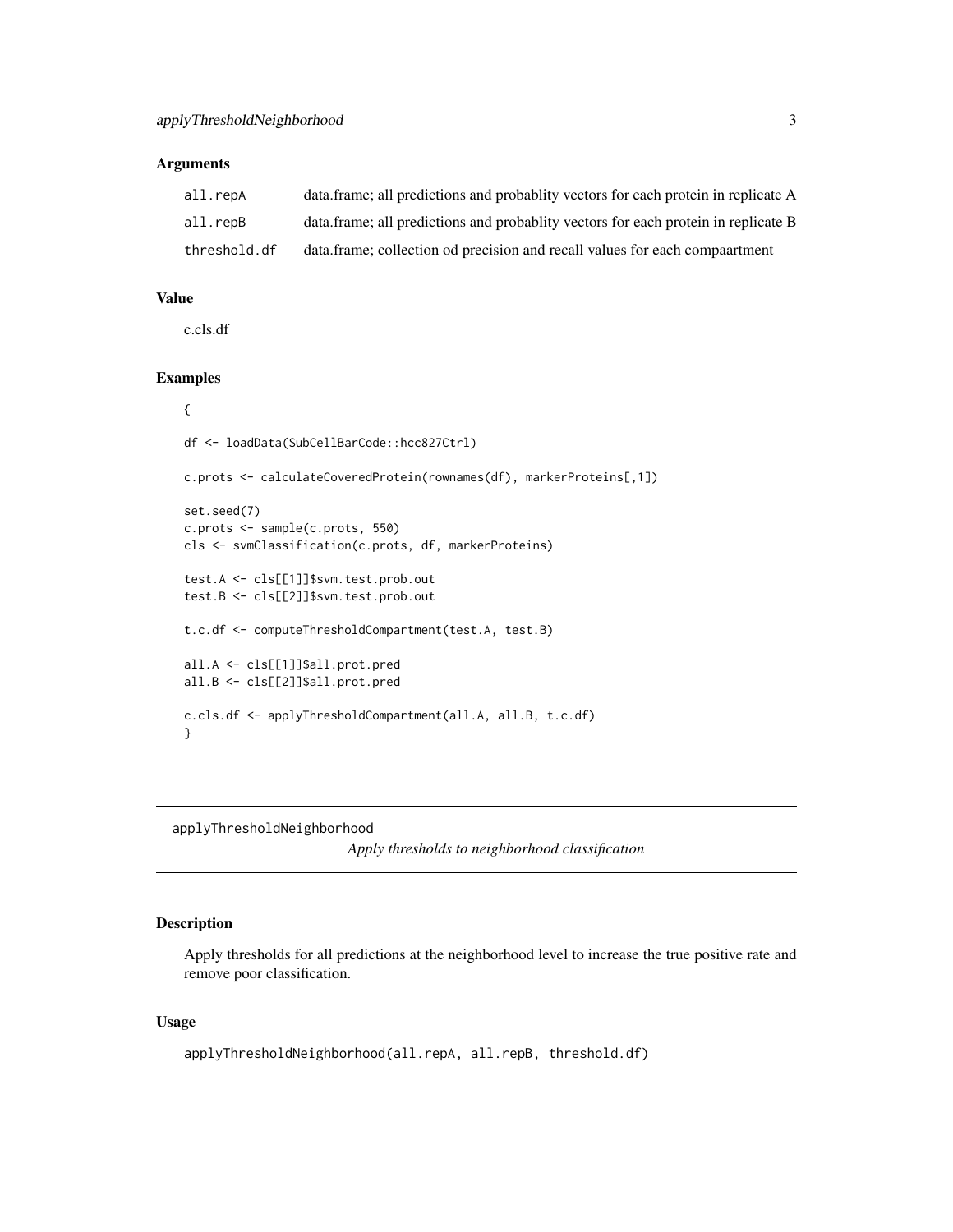#### <span id="page-3-0"></span>Arguments

| all.repA     | data.frame; all predictions and probability vectors for each protein in replicate A |
|--------------|-------------------------------------------------------------------------------------|
| all.repB     | data frame; all predictions and probability vectors for each protein in replicate B |
| threshold.df | data.frame; collection od precision and recall values for each neighborhood         |

#### Value

n.cls.df

## Examples

```
{
df <- loadData(SubCellBarCode::hcc827Ctrl)
c.prots <- calculateCoveredProtein(rownames(df), markerProteins[,1])
set.seed(7)
c.prots <- sample(c.prots, 600)
cls <- svmClassification(c.prots, df, markerProteins)
test.A <- cls[[1]]$svm.test.prob.out
test.B <- cls[[2]]$svm.test.prob.out
t.n.df <- computeThresholdNeighborhood(test.A, test.B)
all.A <- cls[[1]]$all.prot.pred
all.B <- cls[[2]]$all.prot.pred
n.cls.df <- applyThresholdNeighborhood(all.A, all.B, t.n.df)
}
```
calculateCoveredProtein

*Evaluate marker protein coverage*

#### Description

Given the proteomics data, number of overlapped marker proteins is calculated. Bar plot for each compartment is plotted.

## Usage

calculateCoveredProtein(proteinIDs, markerproteins)

## Arguments

proteinIDs character; gene symbol id markerproteins character; 3365 proteins gene symbol ids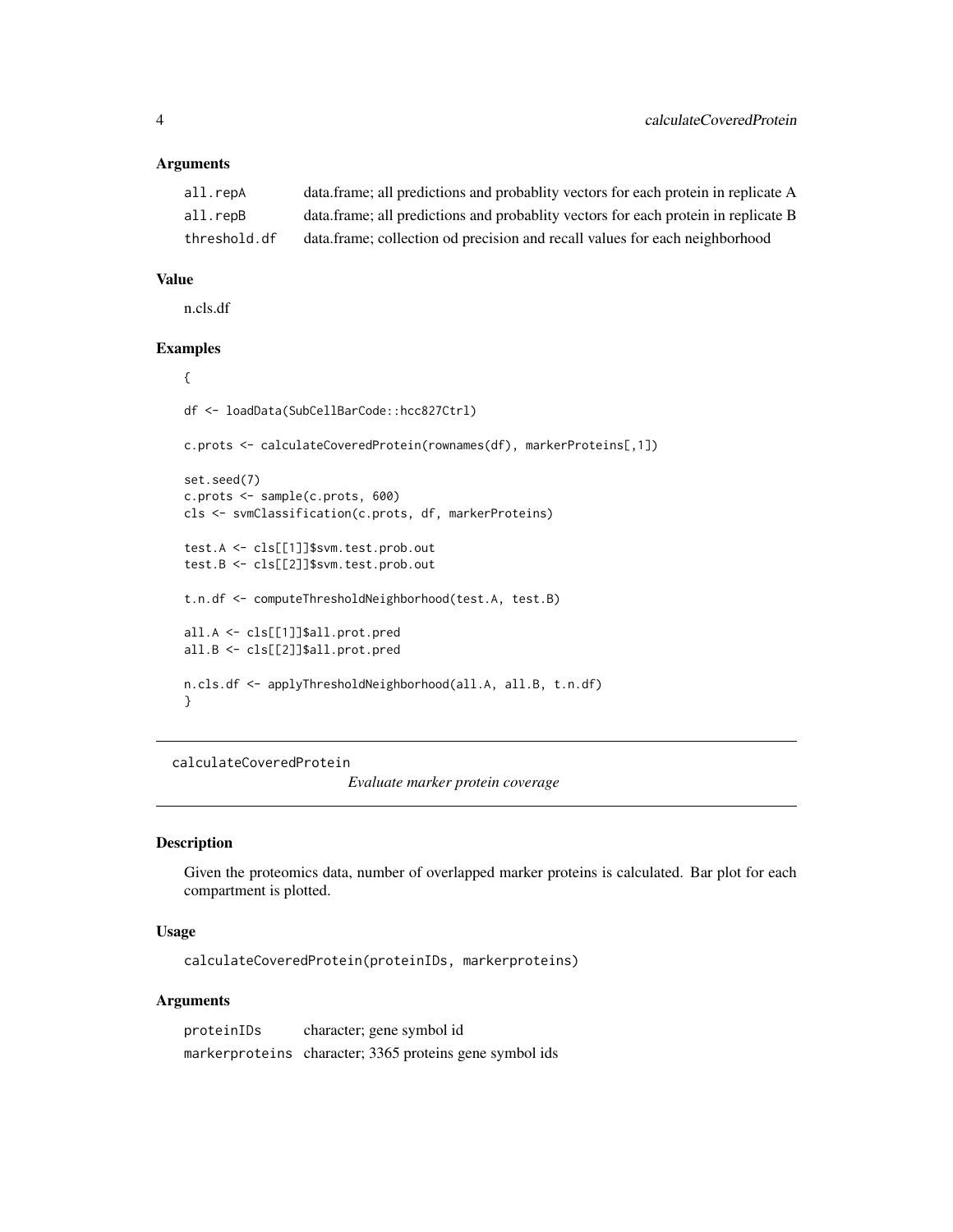#### <span id="page-4-0"></span>calRowMean 5

## Value

covered.proteins

#### Examples

```
{
df <- loadData(SubCellBarCode::hcc827Ctrl)
c.prots <- calculateCoveredProtein(rownames(df), markerProteins[,1])
}
```
## calRowMean *Compute the means of replicates*

## Description

Duplicated franctions A and B are summarized by taking their mean for each protein. After taking the mean, the data log2 transformed. Further, the 5 main fractions are used to check correlation between input datas. It is a helper function.

#### Usage

```
calRowMean(d.df)
```
## Arguments

d.df data.frame; A data frame of 10 fraction profiles consisting of replicate A and B.

#### Value

r.df

#### Examples

```
{
r.df <- calRowMean(SubCellBarCode::hcc827Ctrl)
}
```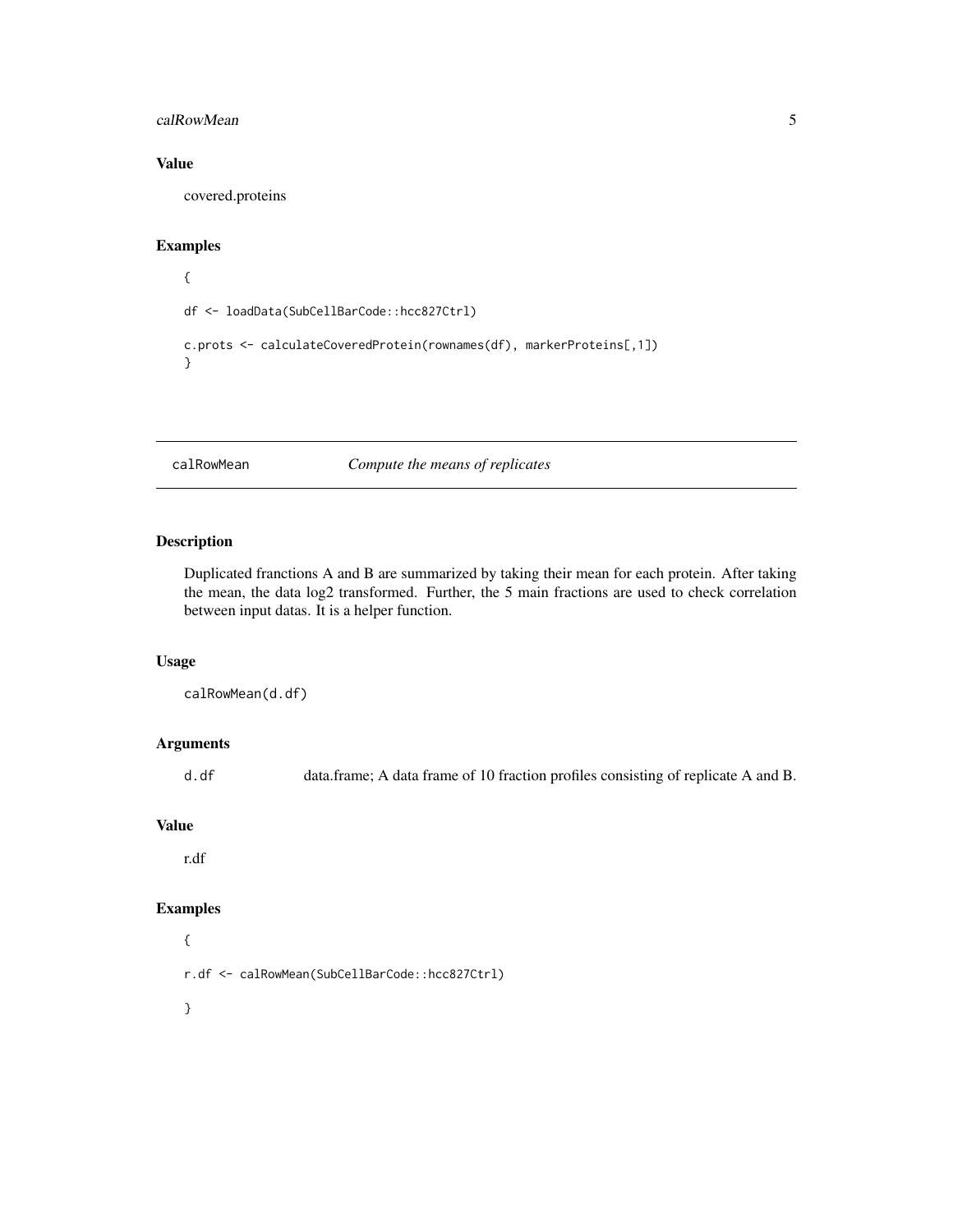<span id="page-5-0"></span>candidateRelocatedProteins

*Identify candidate relocated proteins*

## Description

Identify candidate condition-dependent relocated proteins by comparing neighborhood classifications with respect to protein-protein pearson correlation and minumum PSM, peptide spectrum matching, count.

## Usage

```
candidateRelocatedProteins(
  sampleCls1,
  s1PSM,
  s1Quant,
  sampleCls2,
  s2PSM,
  s2Quant,
  annotation = FALSE,
 min.psm = 2,
 pearson.cor = 0.8)
```
## Arguments

| sampleCls1  | data.frame; merged classification, combination of compartment and neighbor-<br>hood classification. |
|-------------|-----------------------------------------------------------------------------------------------------|
| s1PSM       | data.frame; minimum PSM count table across ten TMT channel                                          |
| s10uant     | data.frame; fractionation quantification data                                                       |
| sampleCls2  | data.frame; merged classification, combination of compartment and neighbor-<br>hood classification. |
| s2PSM       | data.frame; minimum PSM count table across ten TMT channel                                          |
| s20uant     | data.frame; fractionation quantification data                                                       |
| annotation  | boolean; labeling the selected proteins                                                             |
| min.psm     | numeric; minimum psm, peptide spectra matching value                                                |
| pearson.cor | numeric; pearson correlation threshold                                                              |

#### Value

candidate.df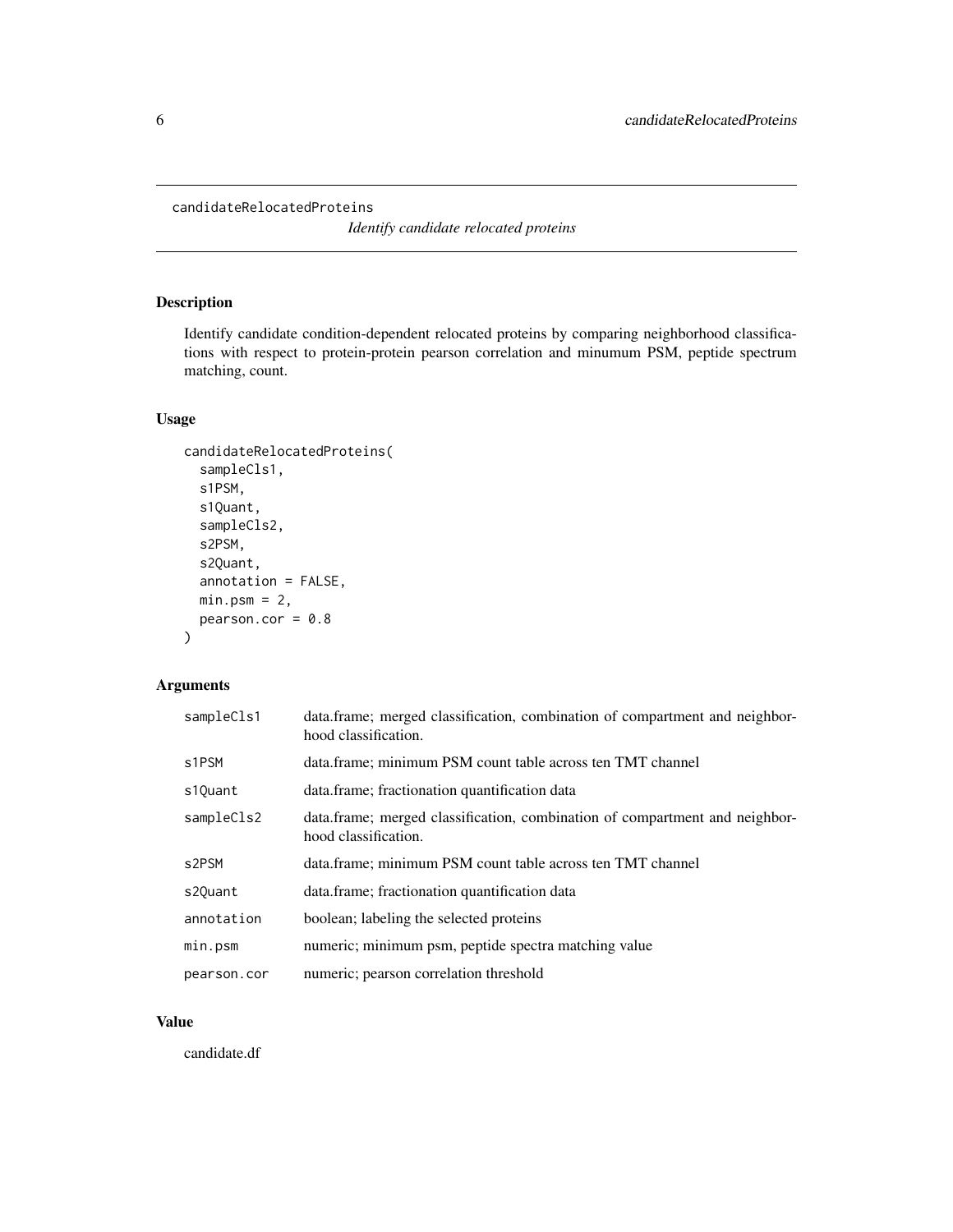## <span id="page-6-0"></span>compareCls 7

## Examples

#### {

```
candidate.df <- candidateRelocatedProteins(hcc827GEFClass, hcc827GefPSMCount,
hcc827GEF, hcc827GEFClass, hcc827GefPSMCount, hcc827GEF,
annotation = FALSE)
```
}

compareCls *Compare exon and gene centric classifications*

## Description

Comparison of the gene centric and exon centric classification. Additionally, correlation analysis is performed using quantification data.

#### Usage

```
compareCls(geneCls, exonCls)
```
#### Arguments

| geneCls, | data frame gene centric classification output |
|----------|-----------------------------------------------|
| exonCls. | data frame exon centric classification output |

## Value

c.df

## Examples

#### {

```
exon.cls <- data.frame(Protein = c("ENSE00000331854",
                                     "ENSE00000331855",
                                     "ENSE00000331859"),
                         NeighborhoodCls = c("Cytosol",
                                      "Cytosol",
                                      "Cytosol"),
                         CompartmentCls = c("C1", "C1", "C1"),
                         Secretory = c(0.1, 0.1, 0.1),
                         Nuclear = c(0.2, 0.2, 0.2),
                         Cytosol = c(0.2, 0.2, 0.2),
                         Mitochondria = c(0.2, 0.2, 0.2),
                         S1 = c(0.2, 0.2, 0.2),
                         S2 = c(0.2, 0.2, 0.2),
                         S3 = c(0.2, 0.2, 0.2),
```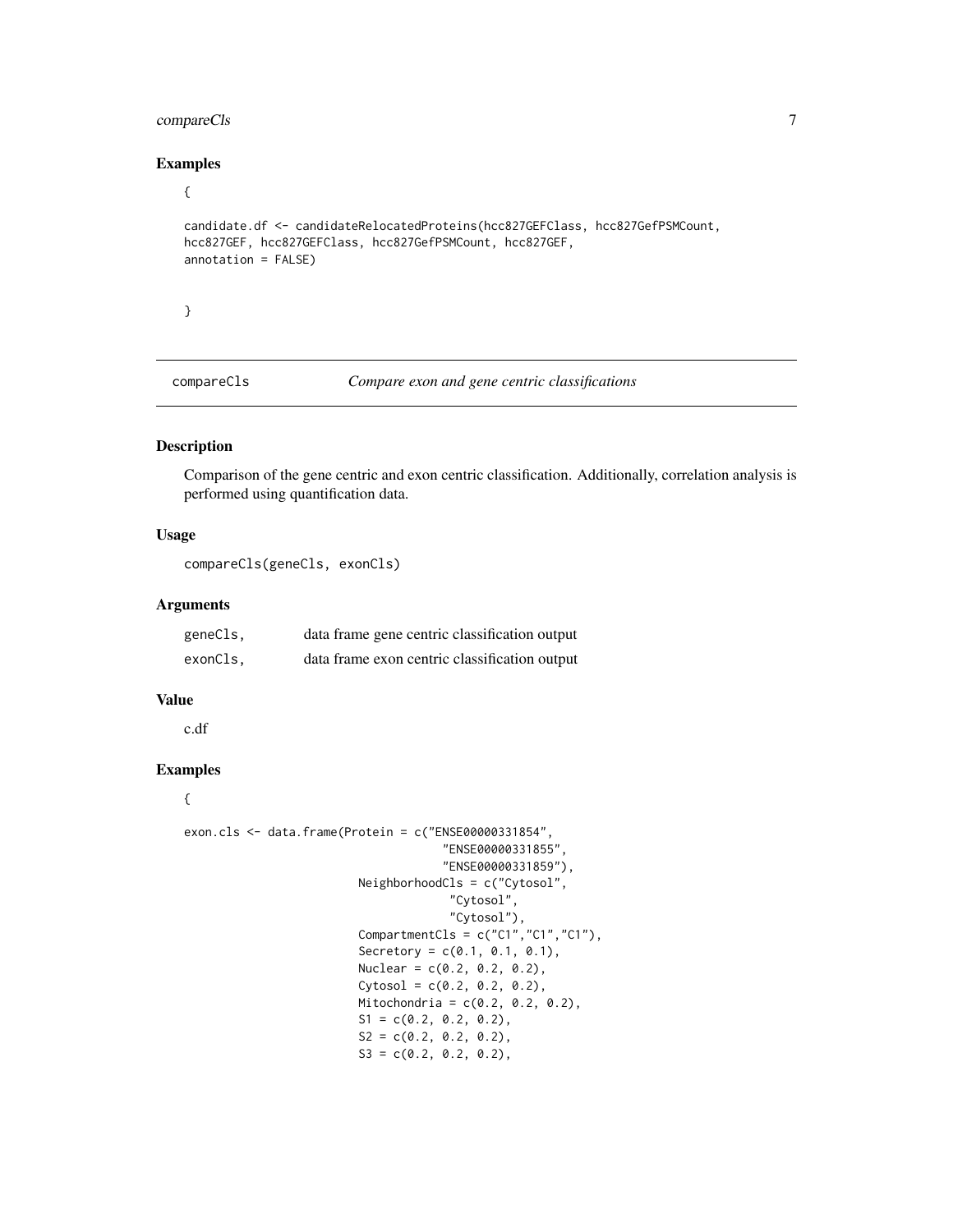```
S4 = c(0.2, 0.2, 0.2),
                         NI = c(0.2, 0.2, 0.2),
                         N2 = c(0.2, 0.2, 0.2),
                         N3 = c(0.2, 0.2, 0.2),
                         N4 = c(0.2, 0.2, 0.2),
                         C1 = C(0.2, 0.2, 0.2),
                         C2 = c(0.2, 0.2, 0.2),
                         C3 = c(0.2, 0.2, 0.2),
                         C4 = c(0.2, 0.2, 0.2),
                         C5 = c(0.2, 0.2, 0.2),
                         M1 = c(0.2, 0.2, 0.2),
                         M2 = c(0.2, 0.2, 0.2),
                         GeneSymbol = c("COPB1", "COPB1", "COPB1"),
                         PeptideCount = c(2, 4, 7)gene.cls <- data.frame(Protein = c("COPB1"),
NeighborhoodCls = c("Cytosol"),
CompartmentCls = c("C1"),
Secretory = c(0.1),
Nuclear = c(0.2),
Cytosol = c(0.2),
Mitochondria = c(0.2),
S1 = c(0.2),
S2 = c(0.2),
S3 = c(0.2),
S4 = c(0.2),
N1 = c(0.2),
N2 = c(0.2),
N3 = c(0.2),
N4 = c(0.2),
C1 = c(0.2),
C2 = c(0.2),
C3 = c(0.2),
C4 = c(0.2),
C5 = c(0.2),
M1 = c(0.2),
M2 = c(0.2)comp.df <- compareCls(gene.cls, exon.cls)
}
```
computeThresholdCompartment

*Probability threshold for compartment classification*

#### Description

Thresholds for each compartment are decided to get confident predictions.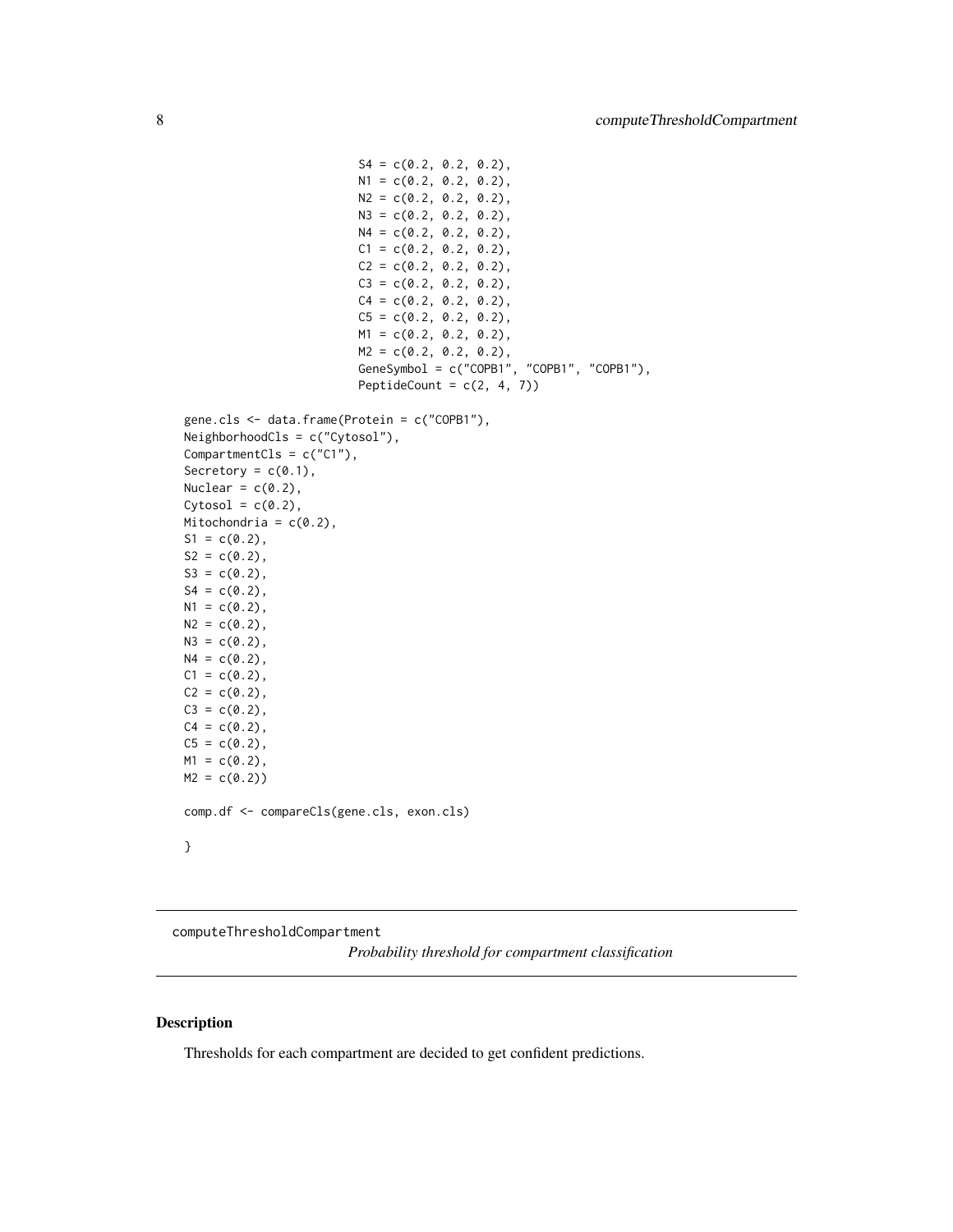## <span id="page-8-0"></span>Usage

computeThresholdCompartment(test.repA, test.repB)

#### Arguments

| test.repA | data, frame; test predictions, observation and probability vectors for each protein |
|-----------|-------------------------------------------------------------------------------------|
|           | in replicate A                                                                      |
| test.repB | data, frame; test predictions, observation and probability vectors for each protein |
|           | in replicate B                                                                      |

## Value

threshold.compartment.df

#### Examples

```
{
df <- loadData(SubCellBarCode::hcc827Ctrl)
c.prots <- calculateCoveredProtein(rownames(df), markerProteins[,1])
set.seed(7)
c.prots <- sample(c.prots, 550)
cls <- svmClassification(c.prots, df, markerProteins)
test.A <- cls[[1]]$svm.test.prob.out
test.B <- cls[[2]]$svm.test.prob.out
t.c.df <- computeThresholdCompartment(test.A, test.B)
}
```
computeThresholdNeighborhood

*Probability threshold for neighborhood classification*

## Description

Thresholds for each neighborhood are decided to get confident predictions.

## Usage

computeThresholdNeighborhood(test.repA, test.repB)

## Arguments

| test.repA | data.frame; test predictions, observation and probability vectors for each protein<br>in replicate A |
|-----------|------------------------------------------------------------------------------------------------------|
| test.repB | data.frame; test predictions, observation and probability vectors for each protein<br>in replicate B |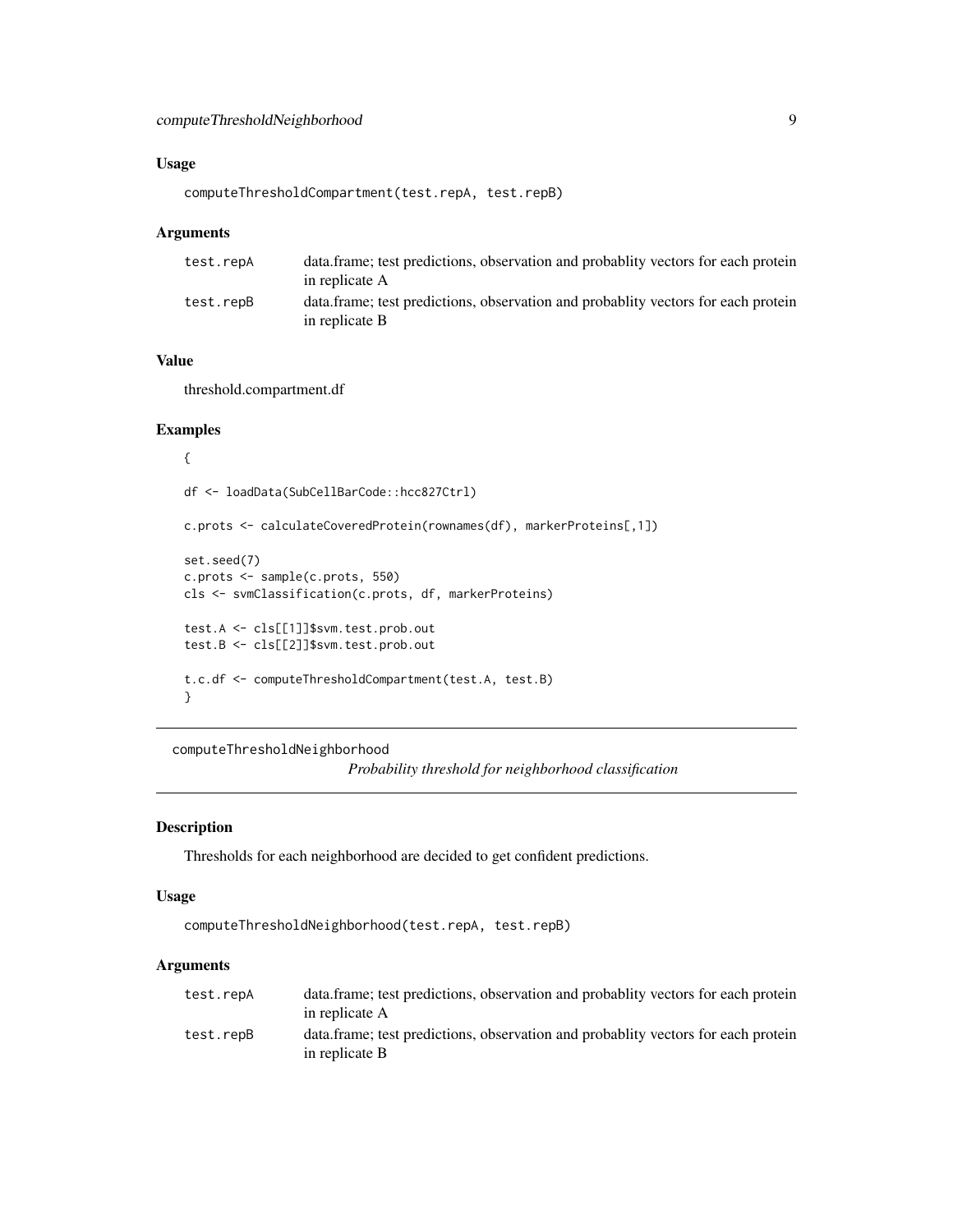## <span id="page-9-0"></span>Value

threshold.neighborhood.df

## Examples

```
{
df <- loadData(SubCellBarCode::hcc827Ctrl)
c.prots <- calculateCoveredProtein(rownames(df), markerProteins[,1])
set.seed(7)
c.prots <- sample(c.prots, 600)
cls <- svmClassification(c.prots, df, markerProteins)
test.A <- cls[[1]]$svm.test.prob.out
test.B <- cls[[2]]$svm.test.prob.out
t.n.df <- computeThresholdNeighborhood(test.A, test.B)
}
```
convert2symbol *Convert identifier to gene symbol*

## Description

Identifier for each feature should be converted into gene symbols unless they are not gene symbols

## Usage

```
convert2symbol(df, id = "UNIPROT")
```
## Arguments

| df | data frame; fractionated proteomics data where data contains 10 columns of du- |
|----|--------------------------------------------------------------------------------|
|    | plicated 5 fractionations and rownames must be identifier e.g. UNIPROT, Entrez |
| id | caharacter; identifier id for each protein                                     |

## Value

df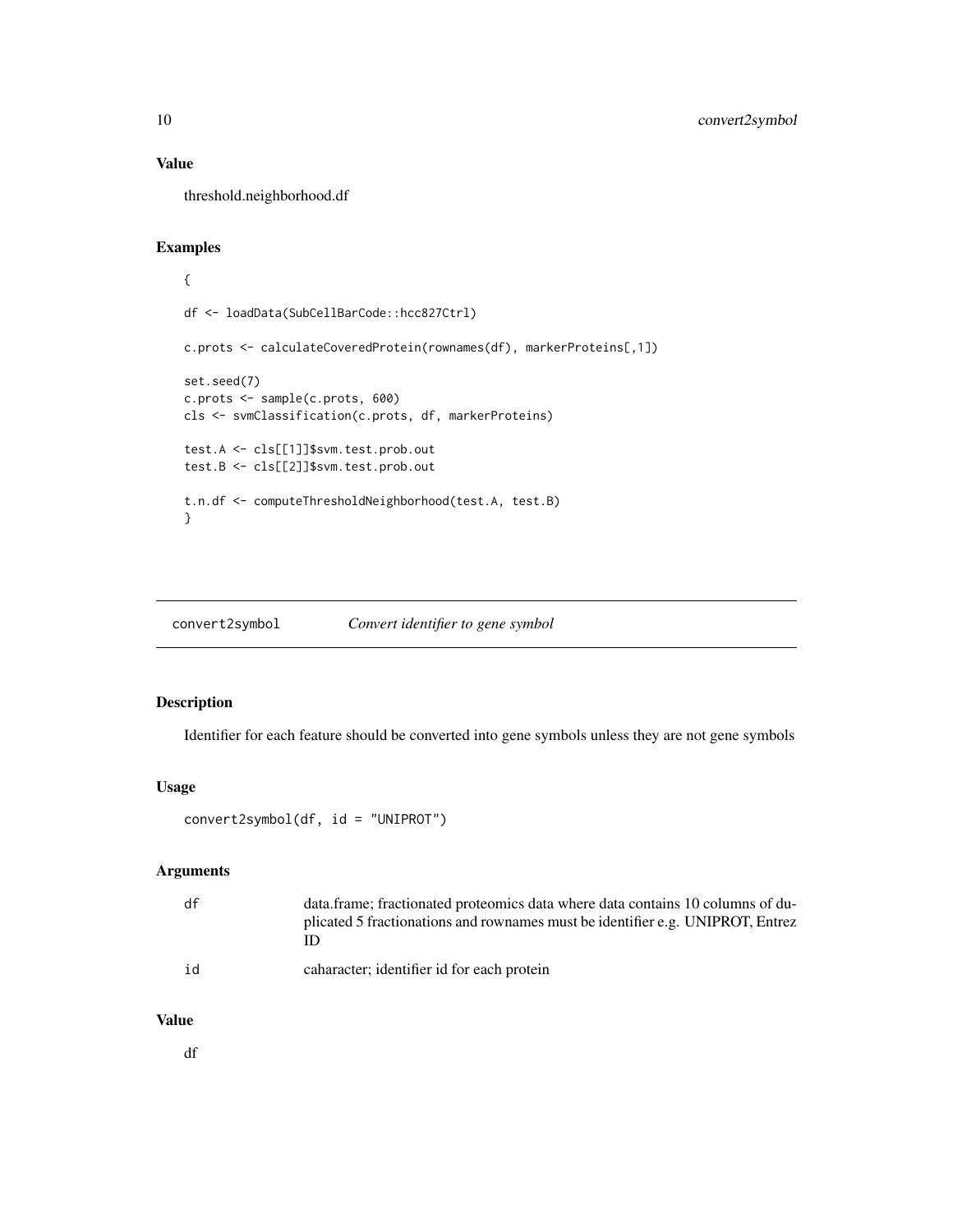#### <span id="page-10-0"></span> $hc827Ctri$  11

## Examples

```
{
df <- data.frame(Uniprot = c("A4D0S4","A8TX70","O00305","O00337"),
Organism = rep("Homo Sap.", 4))
rownames(df) <- df$Uniprot
}
```
## hcc827Ctrl *HCC827 Control Cell Line*

## Description

Subcellular fractionated cell line.

## Usage

hcc827Ctrl

## Format

A data frame where 10480 protein gene-centric ids and 5 replicated subcellular fractions.

## References

Orre et al. 2019 Cell 73, 1-17

## Examples

```
{
head(hcc827Ctrl)
}
```
hcc827CtrlPSMCount *Minimum PSM Count in HCC827Ctrl Cell Line.*

## Description

Minimum PSM, Peptide Sequence Match, Count table for HCC827Ctrl Cell Line.

## Usage

hcc827CtrlPSMCount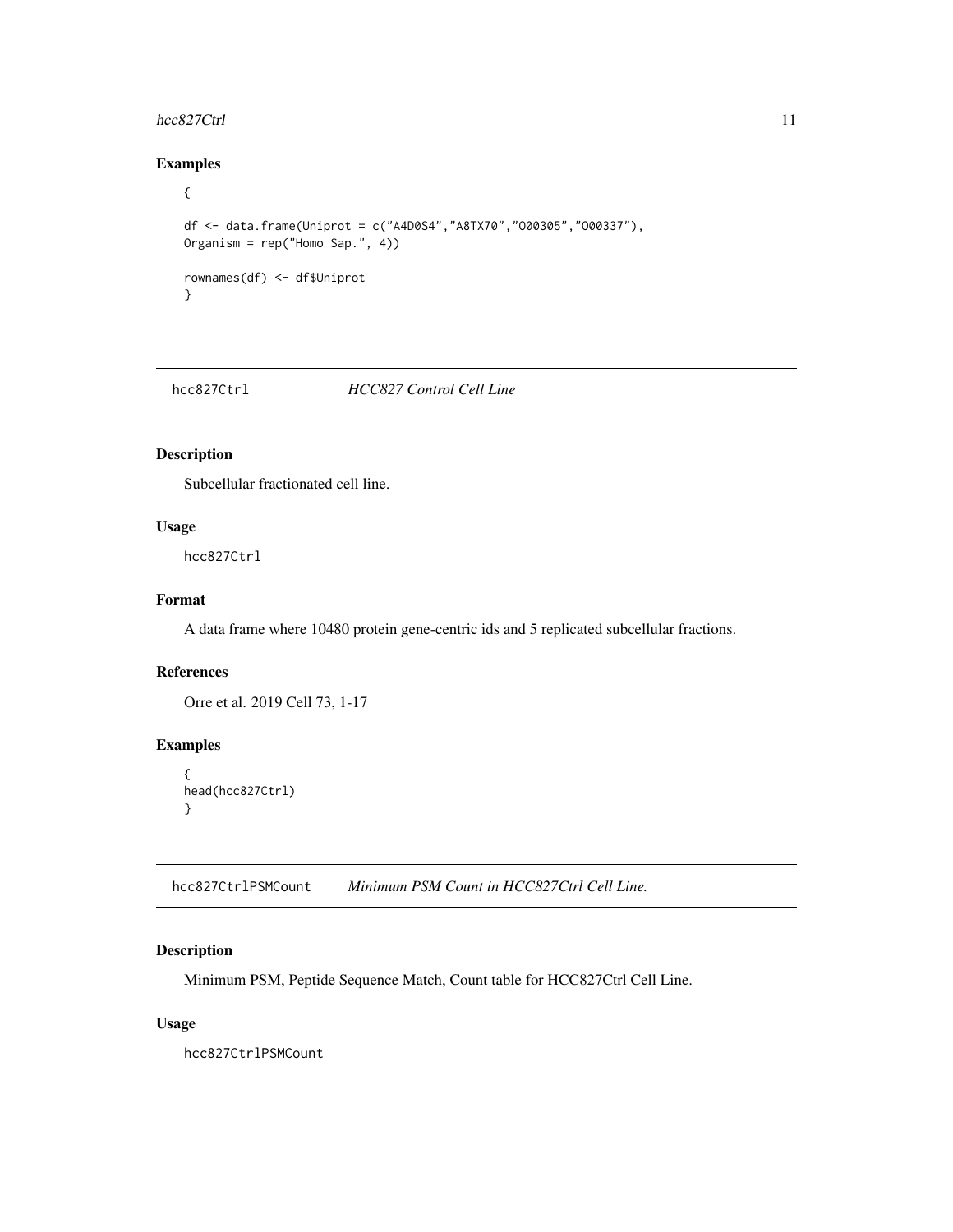## <span id="page-11-0"></span>Format

A data frame where 10480 protein gene-centric ids minimum PSM count.

## References

Orre et al. 2019 Cell 73, 1-17

## Examples

```
{
head(hcc827CtrlPSMCount)
}
```
## hcc827exon *HCC827 Control Exon Cell Line*

## Description

Exon-centric sub data of hcc827 fractionated data.

## Usage

hcc827exon

## Format

A data frame where 500 exon-centric ensemble identifiers, corresponding gene symbols, 5 replicated subcellular fractions and number of unique peptides matched to associated exon.

#### References

Orre et al. 2019 Cell 73, 1-17

## Examples

```
{
head(hcc827exon)
}
```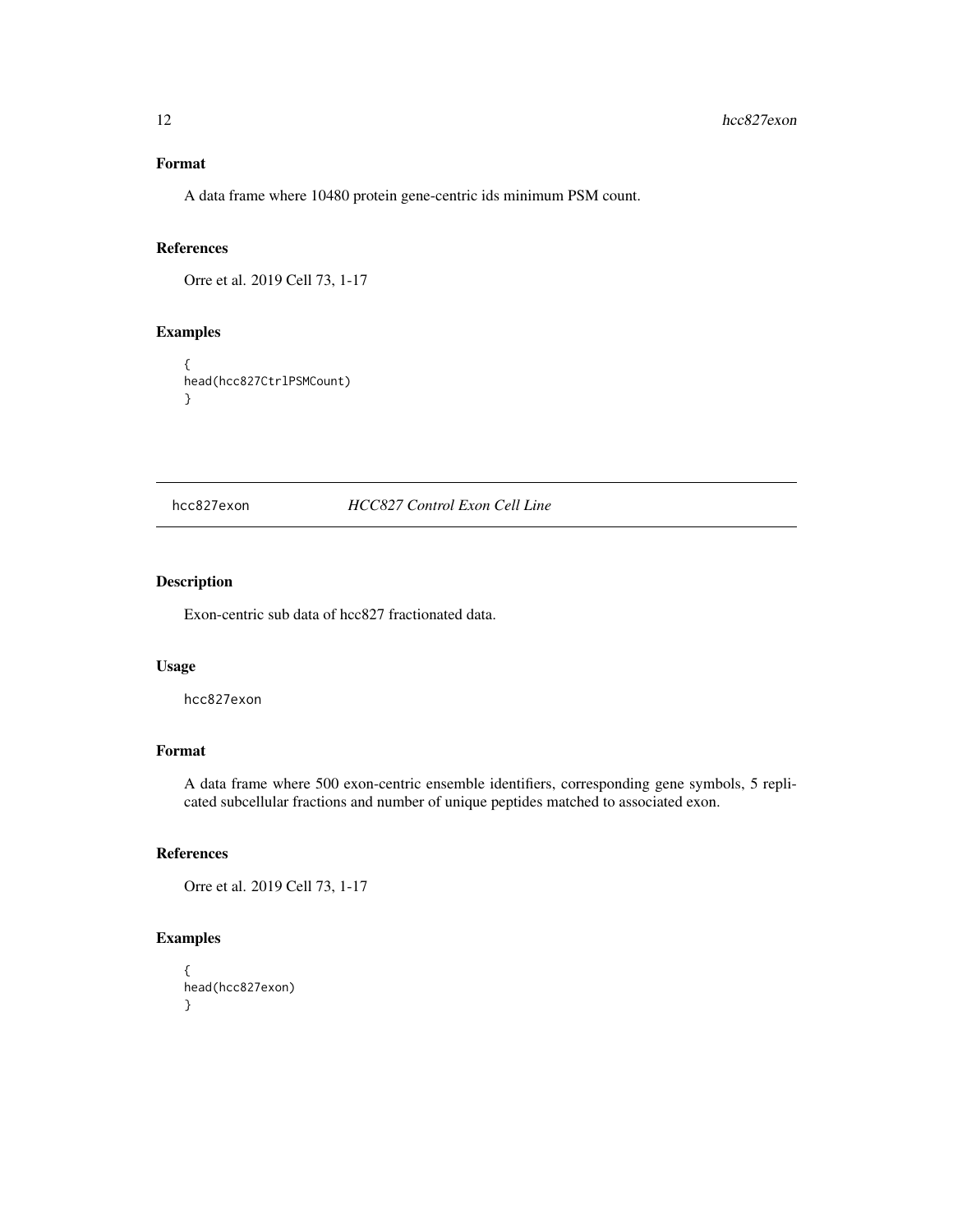<span id="page-12-0"></span>

## Description

HCC827 cell line was treated with Gefitinib which is EGFR inhibition.

#### Usage

hcc827GEF

## Format

A data frame where 10398 protein gene-centric ids and 5 replicated subcellular fractions with duplicates.

#### References

Orre et al. 2019 Cell 73, 1-17

#### Examples

```
{
head(hcc827GEF)
}
```
hcc827GEFClass *Gefitinib treated HCC827 Cell Line Classification*

#### Description

Gefitinib treated HCC827 cell line classification contains both neighborhood and compartment level. The data will be used for the relocalization analysis.

## Usage

```
hcc827GEFClass
```
## Format

A data frame where 10398 protein gene-centric ids and corresponding compartment and neighborhood classification alon with classification probabilities.

## References

Orre et al. 2019 Cell 73, 1-17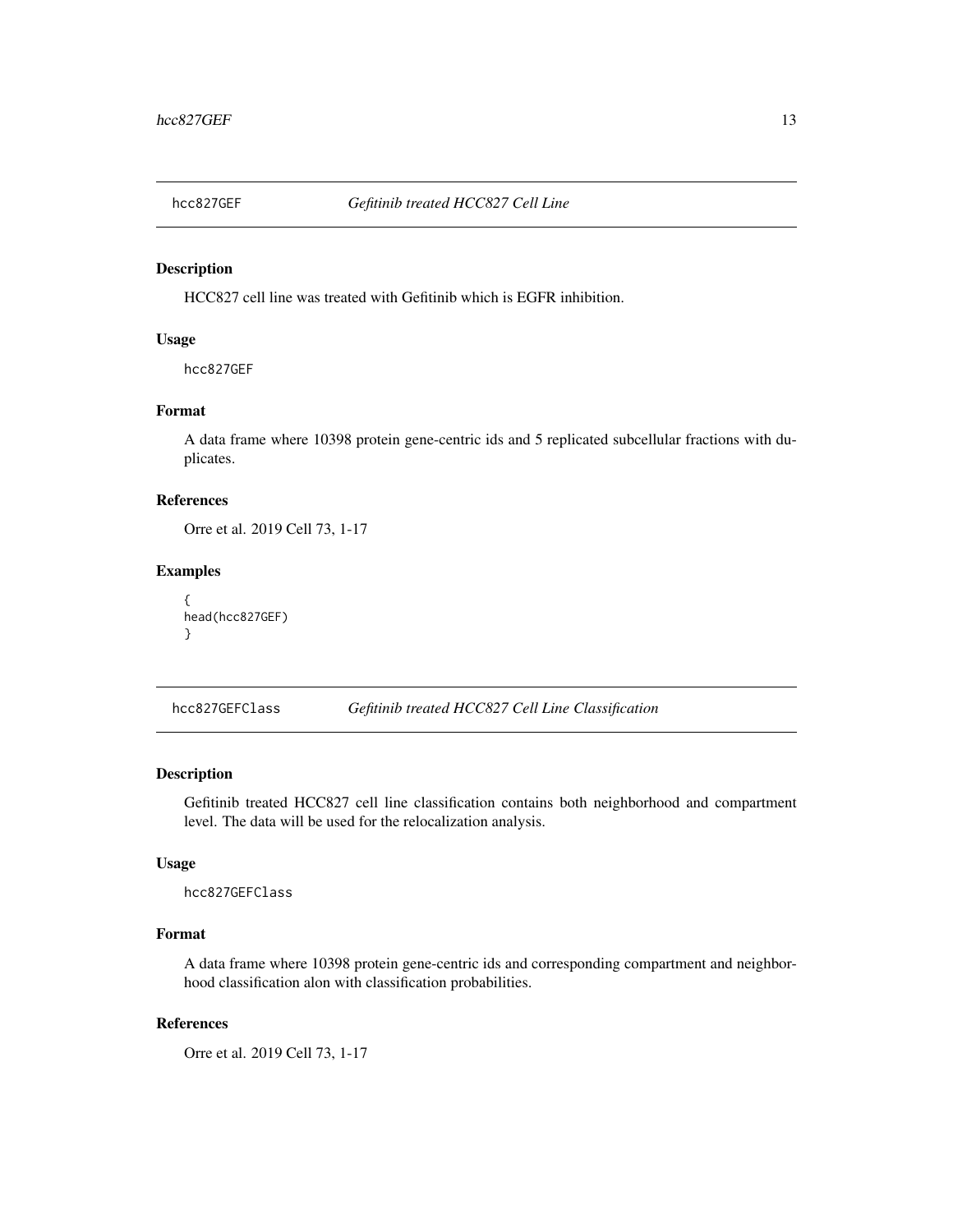<span id="page-13-0"></span>14 loadData and the contract of the contract of the contract of the contract of the contract of the contract of the contract of the contract of the contract of the contract of the contract of the contract of the contract o

## Examples

```
{
head(hcc827GEFClass)
}
```
hcc827GefPSMCount *Minimum PSM Count in HCC827 Gefitinib Cell Line.*

#### Description

Minimum PSM, Peptide Sequence Match, Count table for HCC827 Gefitinib Cell Line.

## Usage

hcc827GefPSMCount

## Format

A data frame where 10398 protein gene-centric ids minimum PSM count.

## References

Orre et al. 2019 Cell 73, 1-17

#### Examples

```
{
head(hcc827GefPSMCount)
}
```
loadData *Load the fractionated proteomics data*

## Description

Sampled median normalized TMT ratios are checked if there is any "NA" valeus. If any, the corresponding row is filtered out. Later, the data is normalized by taking log2.

#### Usage

```
loadData(protein.data)
```
#### Arguments

```
protein.data data.frame; fractionated proteomics data where data contains 10 columns of du-
                  plicated 5 fractionations and rownames must be gene-centric protein names
```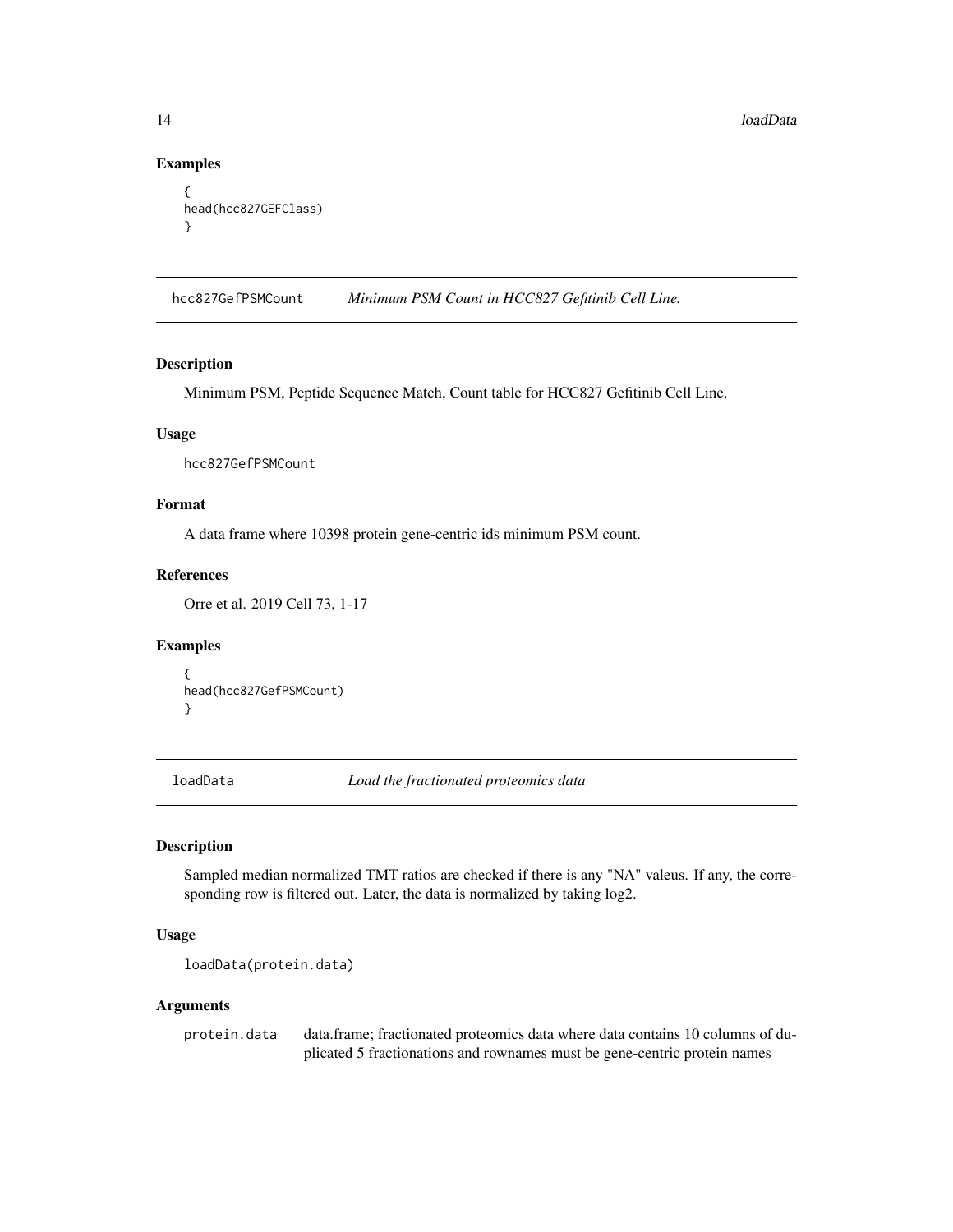## <span id="page-14-0"></span>markerProteins 15

#### Value

protein.data.df

#### Examples

```
{
df <- loadData(SubCellBarCode::hcc827Ctrl[1:20,])
}
```
markerProteins *Marker Proteins Source*

#### Description

Data for the proteins whose localizations were well characterized. It also contains color codes for each compartment and median fractionation profiles for 5 fractions which are Cyto., Nsol., NucI., Horg., Lorg., with replicates A and B. These fractionation profiles will be used for the marker protein quality control.

## Usage

markerProteins

#### Format

A data frame of 3365 proteins as rows and 13 columns headers.

#### References

Orre et al. 2019 Cell 73, 1-17

markerQualityControl *Evaluate the quality of the marker proteins*

## Description

Given the proteomics data, quality of the overlapped marker proteins are evaluated by correlating replicates of fractions.

#### Usage

markerQualityControl(coveredProteins, protein.data)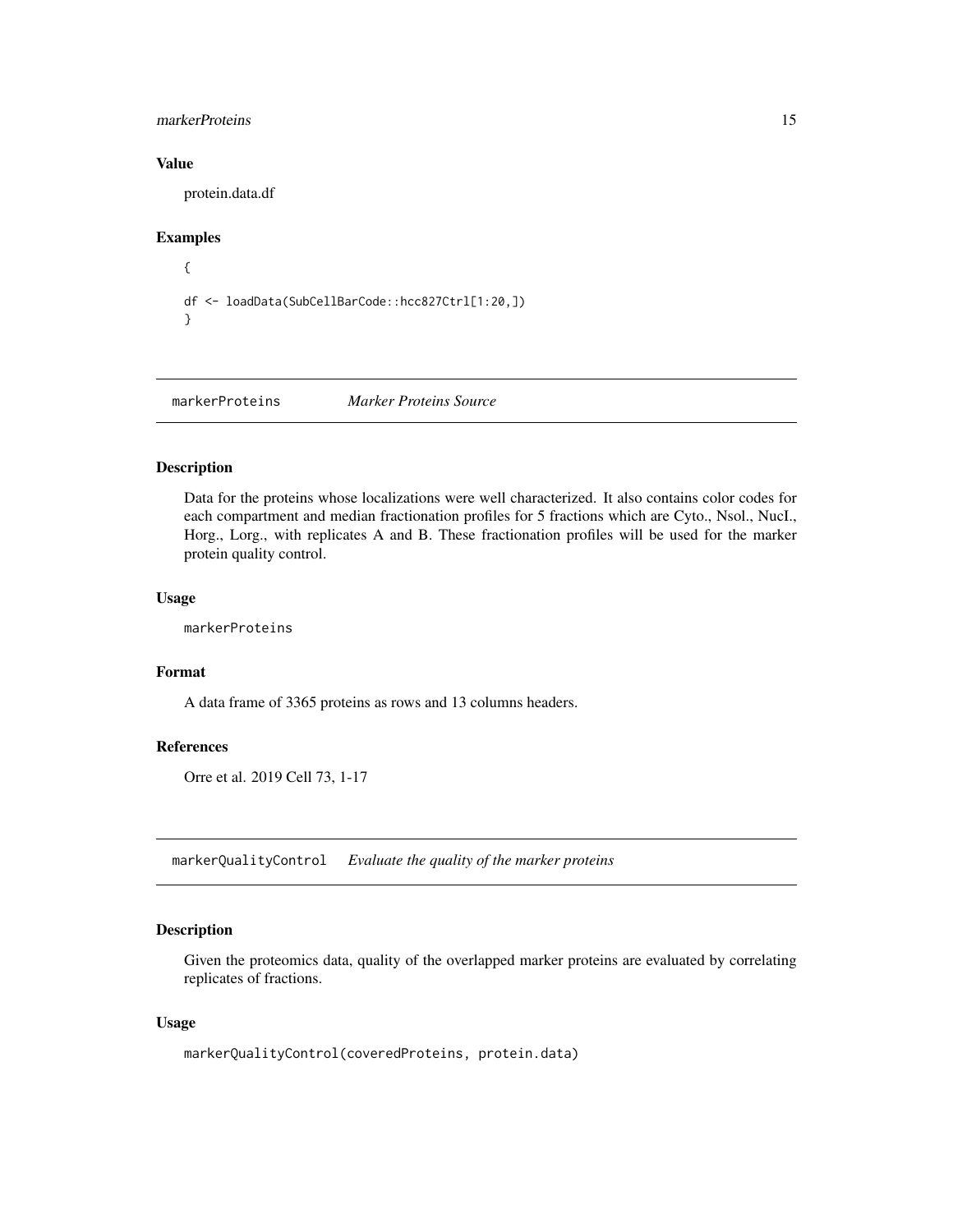## <span id="page-15-0"></span>Arguments

| coveredProteins |                                                                                                |
|-----------------|------------------------------------------------------------------------------------------------|
|                 | character; list of marker proteins, gene symbols, that are covered in 3365 marker<br>proteins. |
| protein.data    | data, frame; fractionated proteomics data, rownames are gene symbols associ-<br>ated protein.  |

## Value

robustMarkers

## Examples

```
{
df <- loadData(SubCellBarCode::hcc827Ctrl)
c.prots <- calculateCoveredProtein(rownames(df), markerProteins[,1])
r.markers <- markerQualityControl(c.prots[1:5], df)
}
```

```
mergeCls Merge compartment and neighborhood classification
```
## Description

Compartment and neighborhood classifications are merged for the single output.

## Usage

```
mergeCls(compartmentCls, neighborhoodCls)
```
## Arguments

|                 | compartment Cls data.frame; all predictions, including unclassified as well, and probability vectors |
|-----------------|------------------------------------------------------------------------------------------------------|
|                 | for each protein in compartment classification                                                       |
| neighborhoodCls |                                                                                                      |
|                 | data, frame; all predictions, including unclassified as well, and probability vectors                |
|                 | for each protein in compartment classification                                                       |

#### Value

cls.df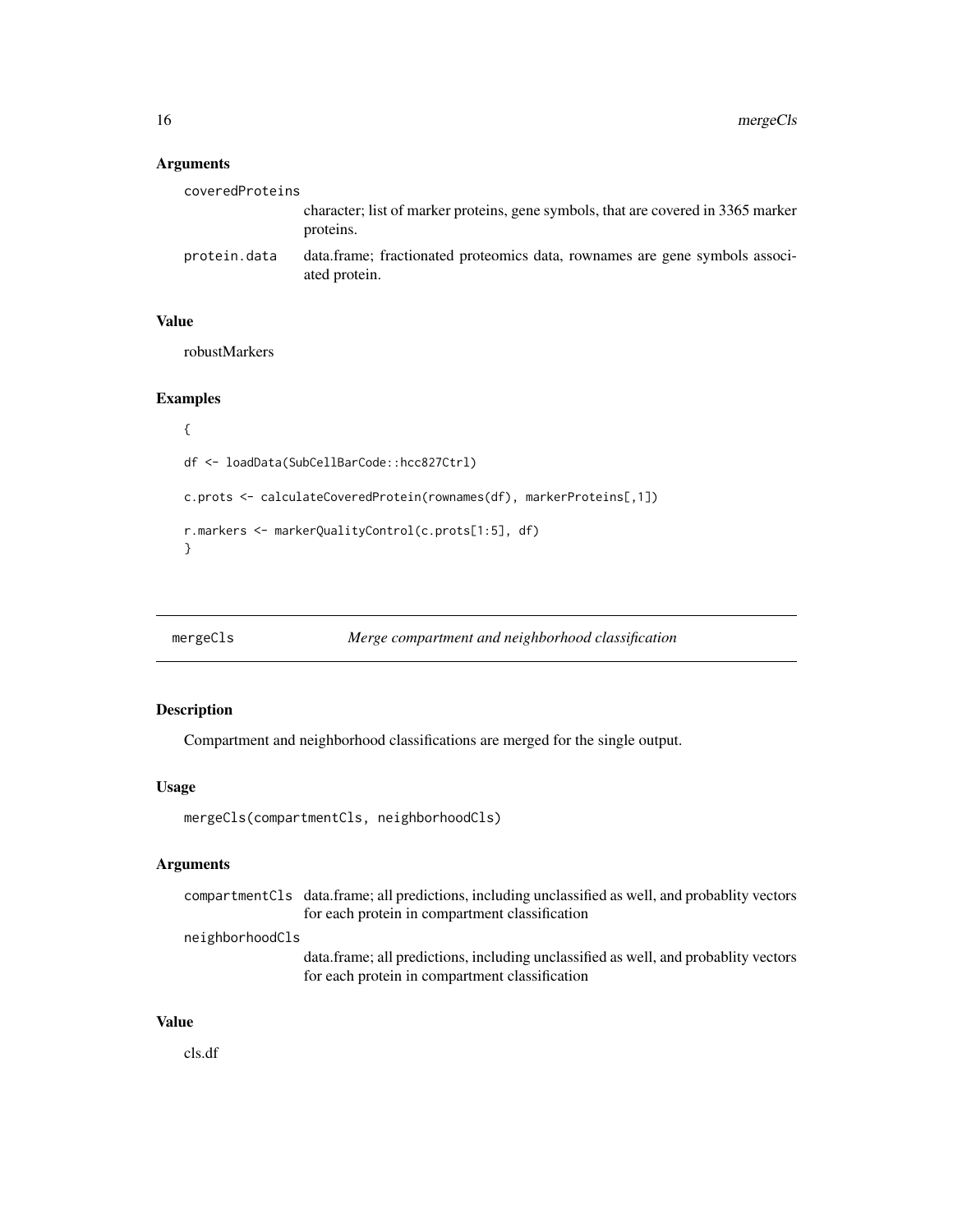## <span id="page-16-0"></span>mergeProbability 17

## Examples {

```
#create mock data
com.df <- data.frame(Proteins = "TP53",
svm.pred = "N1",
S1 = as.numeric(0.02),
S2 = as.numeric(0.02),
S3 = as.numeric(0.02),
S4 = as.numeric(0.02),
N1 = as.numeric(0.72),
N2 = as.numeric(0.02),
N3 = as.numeric(0.02),
N4 = as.numeric(0.02),
C1 = as.numeric(0.02),
C2 = as.numeric(0.02),
C3 = as.numeric(0.02),
C4 = as.numeric(0.02),
C5 = as.numeric(0.02),
M1 = as.numeric(0.02),
M2 = as.numeric(0.02)rownames(com.df) <- "TP53"
neig.df <- data.frame(Proteins = "TP53",
svm.pred.all = "Nuclear",
Secretory = as.numeric(0.01),
Nuclear = as.numeric(0.95),
Cytosol = as.numeric(0.02),
Mitochondria = as.numeric(0.02)rownames(neig.df) <- "TP53"
cls.df <- mergeCls(com.df, neig.df)
}
```
mergeProbability *Merge compartment probabilities to neighborhood probabilities*

#### Description

Compartment levels classifications are summed up to associated neighborhood levels. It is a helper function.

#### Usage

mergeProbability(df)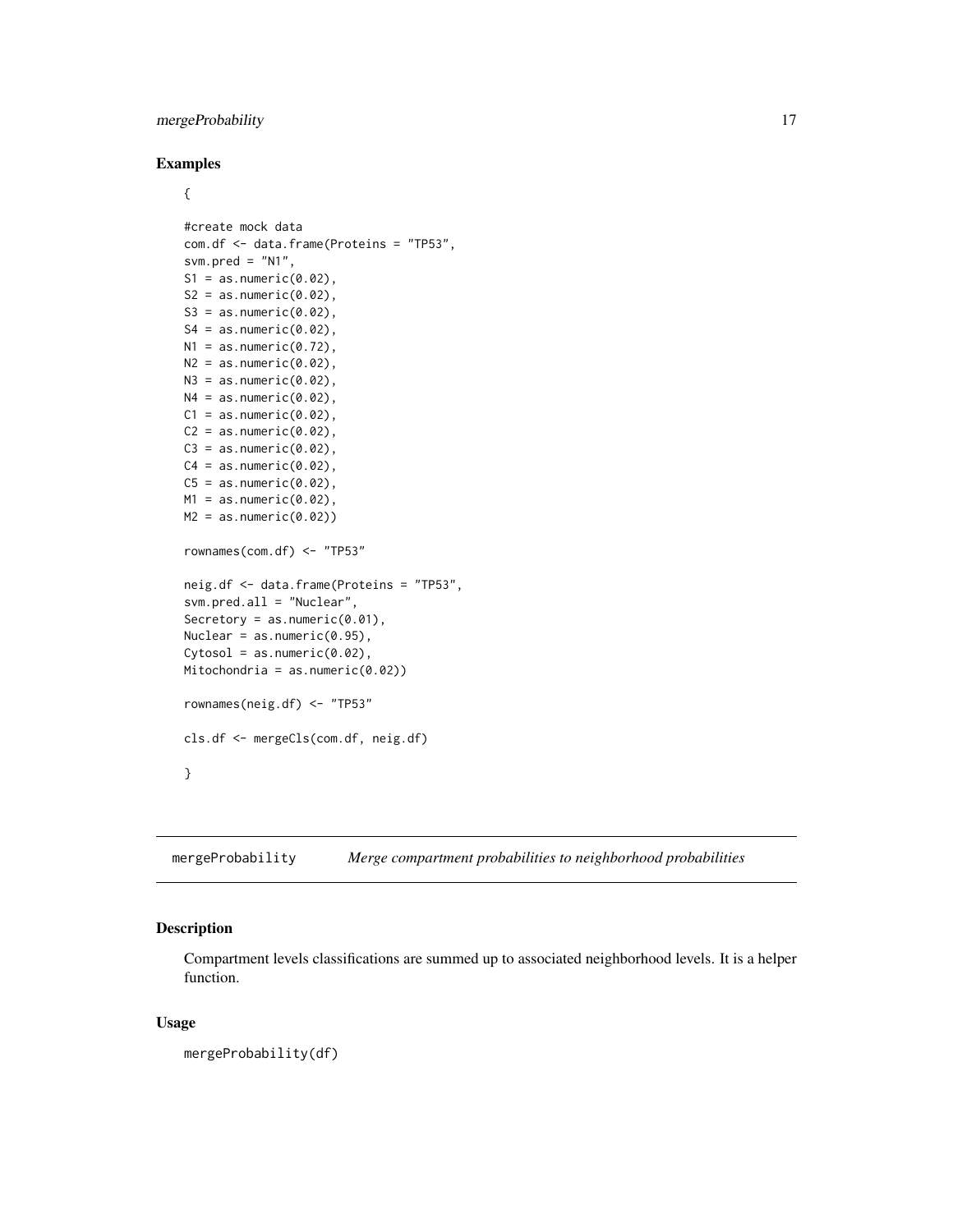#### <span id="page-17-0"></span>Arguments

df data.frame; all predictions at the neighborhood level and probablity vectors for each protein

## Value

merged.df

## Examples

{

```
#create mock data
df <- data.frame(Protein = "TP53",
S1 = as.numeric(0.02),
S2 = as.numeric(0.02),
S3 = as.numeric(0.02),
S4 = as.numeric(0.02),
N1 = as.numeric(0.72),
N2 = as.numeric(0.02),
N3 = as.numeric(0.02),
N4 = as.numeric(0.02),
C1 = as.numeric(0.02),
C2 = as.numeric(0.02),
C3 = as.numeric(0.02),
C4 = as.numeric(0.02),
C5 = as.numeric(0.02),
M1 = as.numeric(0.02),
M2 = as.numeric(0.02))rownames(df) <- "TP53"
merged.df <- mergeProbability(df)
}
```
plotBarcode *Visualize the SubCellBarCode*

#### Description

Stacked bar plot are plotted for compartment and neighborhood level with respect to classification probabilities.

#### Usage

```
plotBarcode(sampleClassification, protein, s1PSM)
```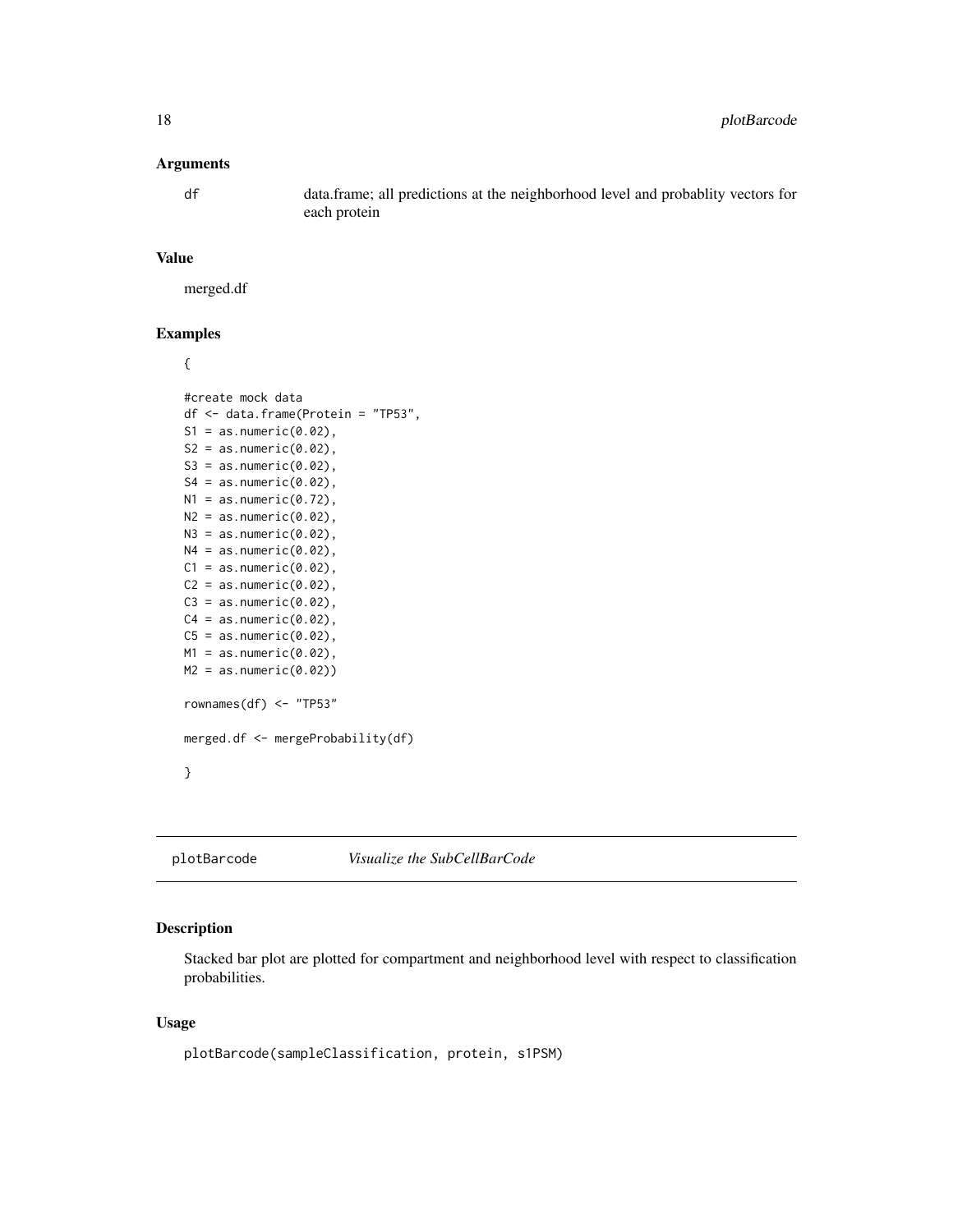## plotBarcode 19

#### Arguments

| sampleClassification |                                                                                                     |
|----------------------|-----------------------------------------------------------------------------------------------------|
|                      | data.frame; merged classification, combination of compartment and neighbor-<br>hood classification. |
| protein              | character; protein gene symbol name                                                                 |
| s1PSM                | data.frame; minimum PSM count table. Row names should be gene centric<br>protein id.                |

## Value

proteinPlot

## Examples {

```
#create mock data
plot.df <- data.frame(Protein = "TP53",
NeighborhoodCls = "Nuclear",
CompartmentCls = "N1",
Secretory = as.numeric(0.01),
Nuclear = as.numeric(0.95),
Cytosol = as.numeric(0.02),
Mitochondria = as.numeric(0.02),
S1 = as.numeric(0.02),
S2 = as.numeric(0.02),
S3 = as.numeric(0.02),
S4 = as.numeric(0.02),
N1 = as.numeric(0.72),
N2 = as.numeric(0.02),
N3 = as.numeric(0.02),
N4 = as.numeric(0.02),
C1 = as.numeric(0.02),
C2 = as.numeric(0.02),
C3 = as.numeric(0.02),
C4 = as.numeric(0.02),
C5 = as.numeric(0.02),
M1 = as.numeric(0.02),
M2 = as.numeric(0.02))rownames(plot.df) <- "TP53"
psm.df <- data.frame(Protein = "TP53",
PSMs.for.quant = as.numeric(31))
rownames(psm.df) <- "TP53"
proteinPlot <- plotBarcode(plot.df, "TP53", psm.df)
}
```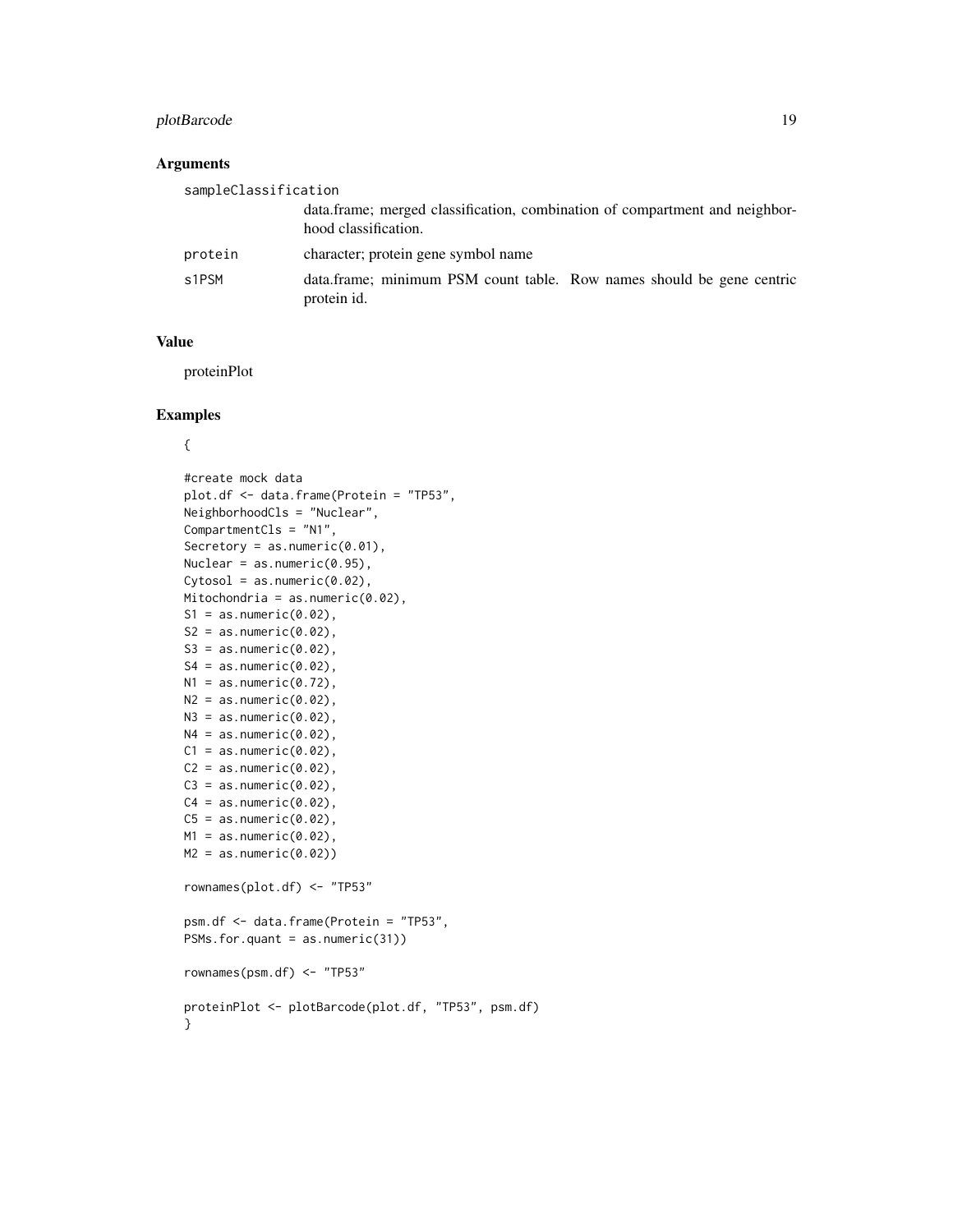<span id="page-19-0"></span>plotMultipleProtein *Visualization of multiple protein localizations*

## **Description**

Distributions of subcellular localizations of multiple proteins both ar the compartment and neighborhood level are plotted.

## Usage

```
plotMultipleProtein(sampleClassification, proteinList)
```
#### Arguments

| sampleClassification |                                                                                                                  |  |
|----------------------|------------------------------------------------------------------------------------------------------------------|--|
|                      | data.frame; merged classification, combination of compartment and neighbor-<br>hood classifications per protein. |  |
| proteinList          | vector; protein gene symbol names.                                                                               |  |

#### Value

multipleProt.df

#### Examples

#### {

```
proteasome26s <- c("PSMA7", "PSMC3", "PSMB1", "PSMA1", "PSMA3","PSMA4",
"PSMA5", "PSMB4", "PSMB6", "PSMB5","PSMC2", "PSMC4", "PSMB3", "PSMB2",
"PSMD4", "PSMA6", "PSMC1", "PSMC5", "PSMC6", "PSMB7", "PSMD13")
exp.cls.df <- SubCellBarCode::hcc827GEFClass
multipleProt.df <- plotMultipleProtein(exp.cls.df, proteasome26s )
}
```
replacePrediction *Replace compartment predictions to neighborhood predictions*

## Description

Compartment level classifications are replaced with neighborhood level assignment. It is a helper function.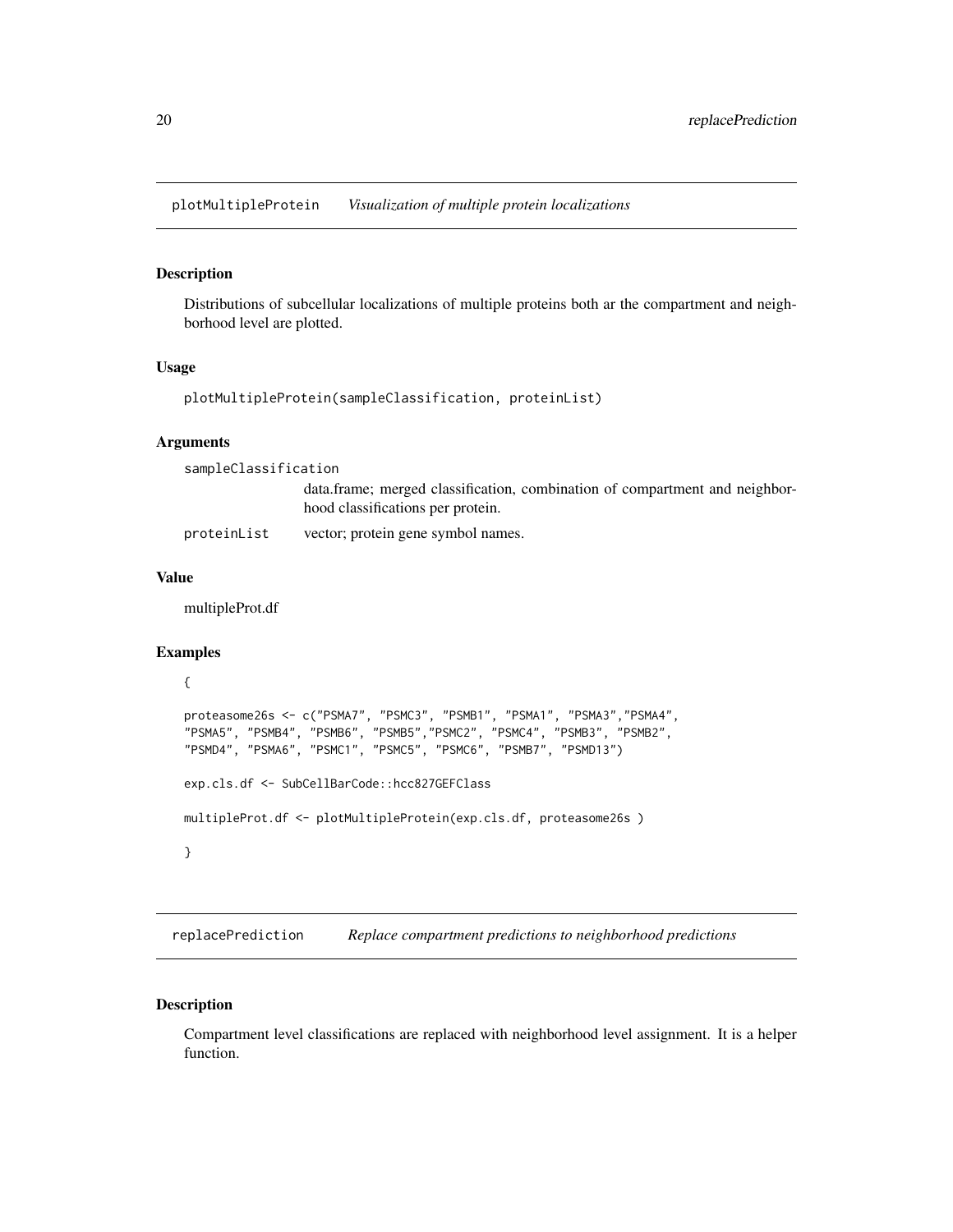## <span id="page-20-0"></span>sankeyPlot 21

## Usage

```
replacePrediction(df, column = c("svm.pred.all", "Observation", "svm.pred"))
```
#### Arguments

| df     | data, frame; all predictions at the compartment level and probability vectors for<br>each protein |
|--------|---------------------------------------------------------------------------------------------------|
| column | character: selected column in the data frame, df                                                  |

## Value

replaced.df

## Examples

{

```
#define mock data frame
df <- data.frame(svm.pred.all = c("S1","S2","S3","S4",
"N1","N2","N3","N4",
"C1","C2","C3","C4","C5",
"M1","M2"))
df$svm.pred.all <- as.character(df$svm.pred.all)
df$Prob <- "1"
df <- replacePrediction(df, column = "svm.pred.all")
}
```
sankeyPlot *Sankey plot for condition-dependent protein relocalization*

### Description

Identify candidate condition-dependent relocated proteins by comparing neighborhood classifications.

#### Usage

```
sankeyPlot(sampleCls1, sampleCls2)
```
## Arguments

| sampleCls1 | data.frame; merged classification, combination of compartment and neighbor-<br>hood classification. |
|------------|-----------------------------------------------------------------------------------------------------|
| sampleCls2 | data.frame; merged classification, combination of compartment and neighbor-<br>hood classification. |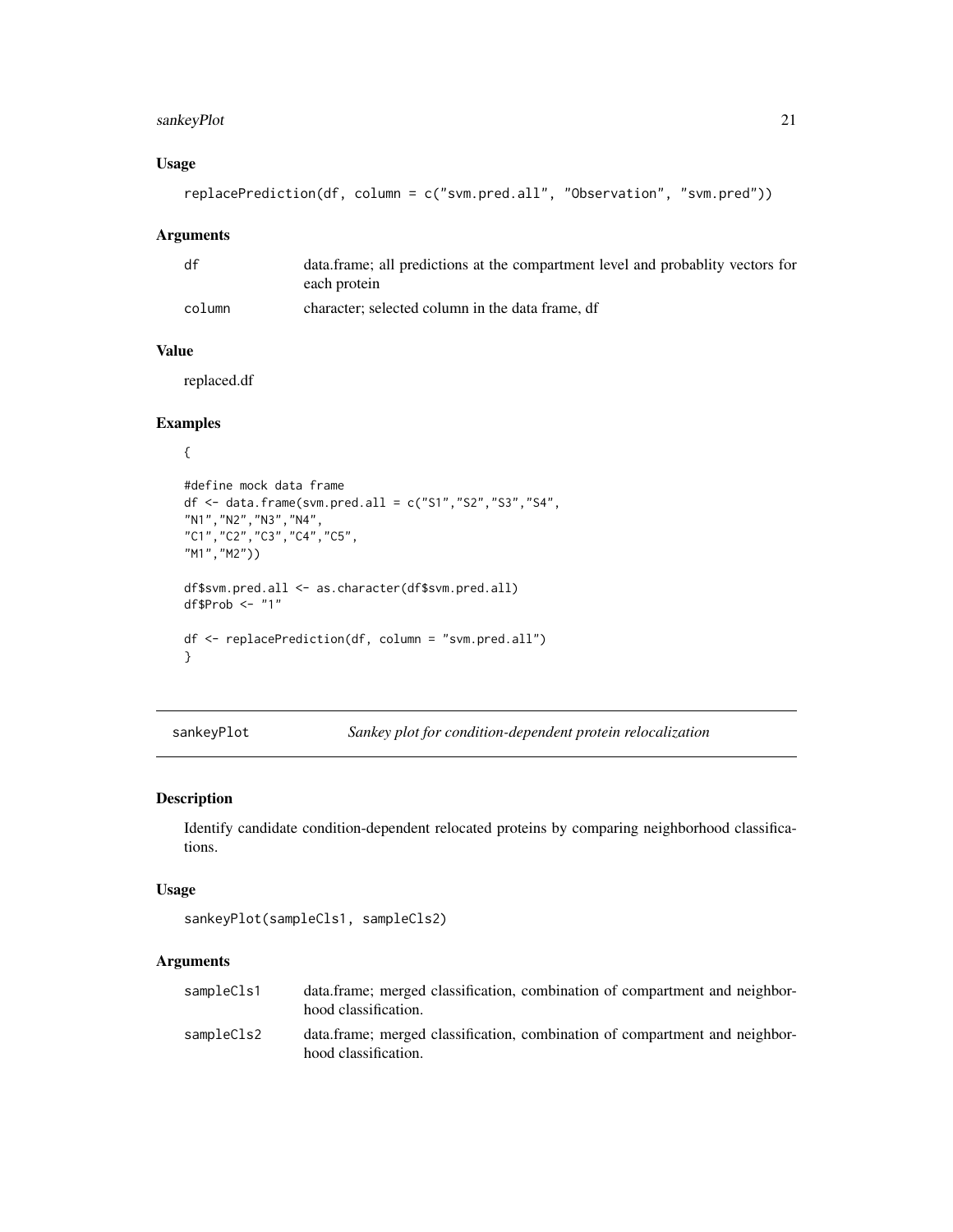#### Value

label.link.df

## Examples

```
{
exp.cls.df <- SubCellBarCode::hcc827GEFClass
sankeyData <- sankeyPlot(exp.cls.df, exp.cls.df)
}
```
sumProbability *Sum compartment test data probabilities to neighborhood probabilities*

## Description

Compartment levels classifications on the test data are summed up to associated neighborhood levels. It is a helper function.

## Usage

```
sumProbability(df)
```
#### Arguments

df data.frame; test data classifications at the neighborhood level and probablity vectors for each protein.

#### Value

summed.df

## Examples

{

```
#create mock data
df <- data.frame(Protein = "TP53",
svm.pred = "N1",S1 = as.numeric(0.02),
S2 = as.numeric(0.02),
S3 = as.numeric(0.02),
S4 = as.numeric(0.02),
N1 = as.numeric(0.72),
N2 = as.numeric(0.02),
N3 = as.numeric(0.02),
```
<span id="page-21-0"></span>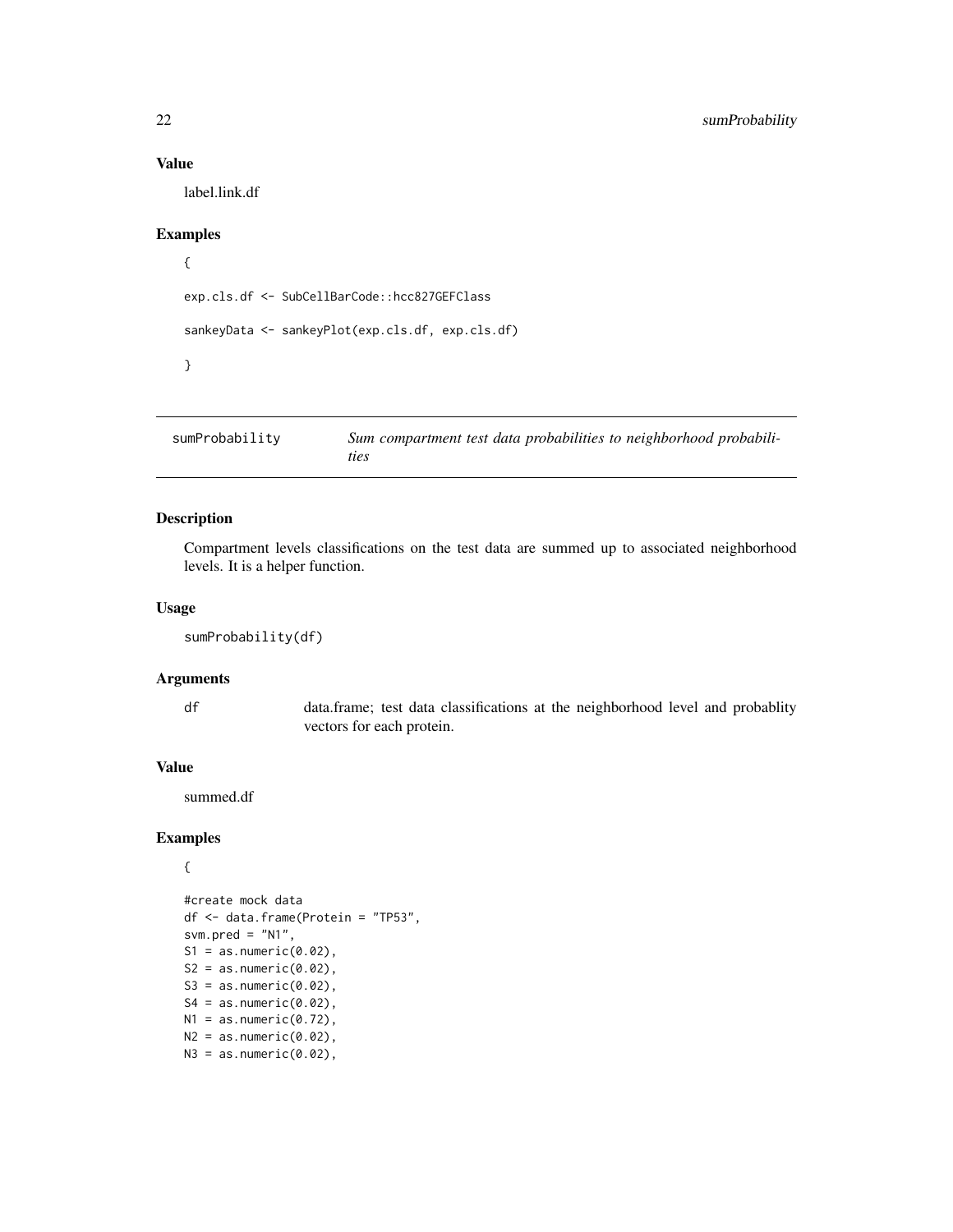#### <span id="page-22-0"></span>svmClassification 23

```
N4 = as.numeric(0.02),
C1 = as.numeric(0.02),
C2 = as.numeric(0.02),
C3 = as.numeric(0.02),
C4 = as.numeric(0.02),
C5 = as.numeric(0.02),
M1 = as.numeric(0.02),
M2 = as.numeric(0.02))rownames(df) <- "TP53"
sum.df <- sumProbability(df)
}
```
svmClassification *Protein subcellular localization classification*

## Description

Support Vector Machine classifier is trained and used for prediction of protein subcellular localization

#### Usage

```
svmClassification(markerProteins, protein.data, markerprot.df)
```
## Arguments

|              | markerProteins character; robust marker proteins along with subcellular localization that are                |
|--------------|--------------------------------------------------------------------------------------------------------------|
|              | present in the given data.                                                                                   |
| protein.data | data.frame; fractionated proteomics data                                                                     |
|              | markerprot.df data.frame; collection of marker proteins along with corresponding subcellular<br>localization |

#### Value

all.classifications

## Examples

```
{
df <- loadData(SubCellBarCode::hcc827Ctrl)
c.prots <- calculateCoveredProtein(rownames(df), markerProteins[,1])
set.seed(7)
c.prots <- sample(c.prots, 500)
```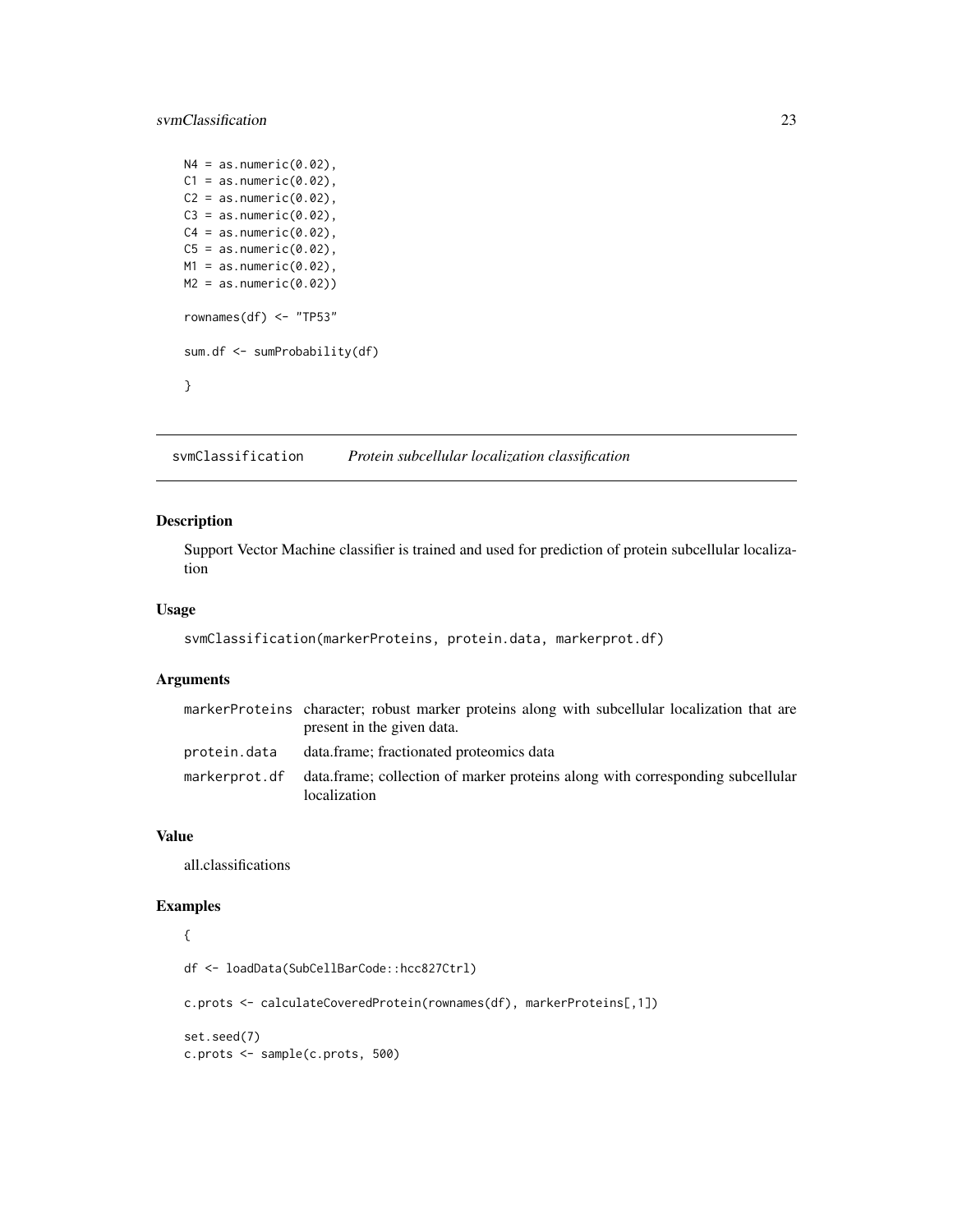```
cls <- svmClassification(c.prots, df, markerProteins)
}
```
svmExternalData *Peptide/exon/transcript centric or PTM enriched classification*

## Description

Peptide/exon/transcript centric or PTM enriched classification is applied to predict localization of them.

#### Usage

```
svmExternalData(df, modelA, modelB)
```
## Arguments

| df.     | data frame fractionated additional data  |
|---------|------------------------------------------|
| modelA. | model for the replicate A classification |
| modelB, | model for the replicate B classification |

#### Value

c.cls.df

## Examples

## {

```
df <- loadData(SubCellBarCode::hcc827Ctrl)
c.prots <- calculateCoveredProtein(rownames(df), markerProteins[,1])
set.seed(7)
c.prots <- sample(c.prots, 550)
cls <- svmClassification(c.prots, df, markerProteins)
modelA <- cls[[1]]$model
modelB <- cls[[2]]$model
exon.cls <- svmExternalData(SubCellBarCode::hcc827exon,
modelA = modelA, modelB = modelB)}
```
<span id="page-23-0"></span>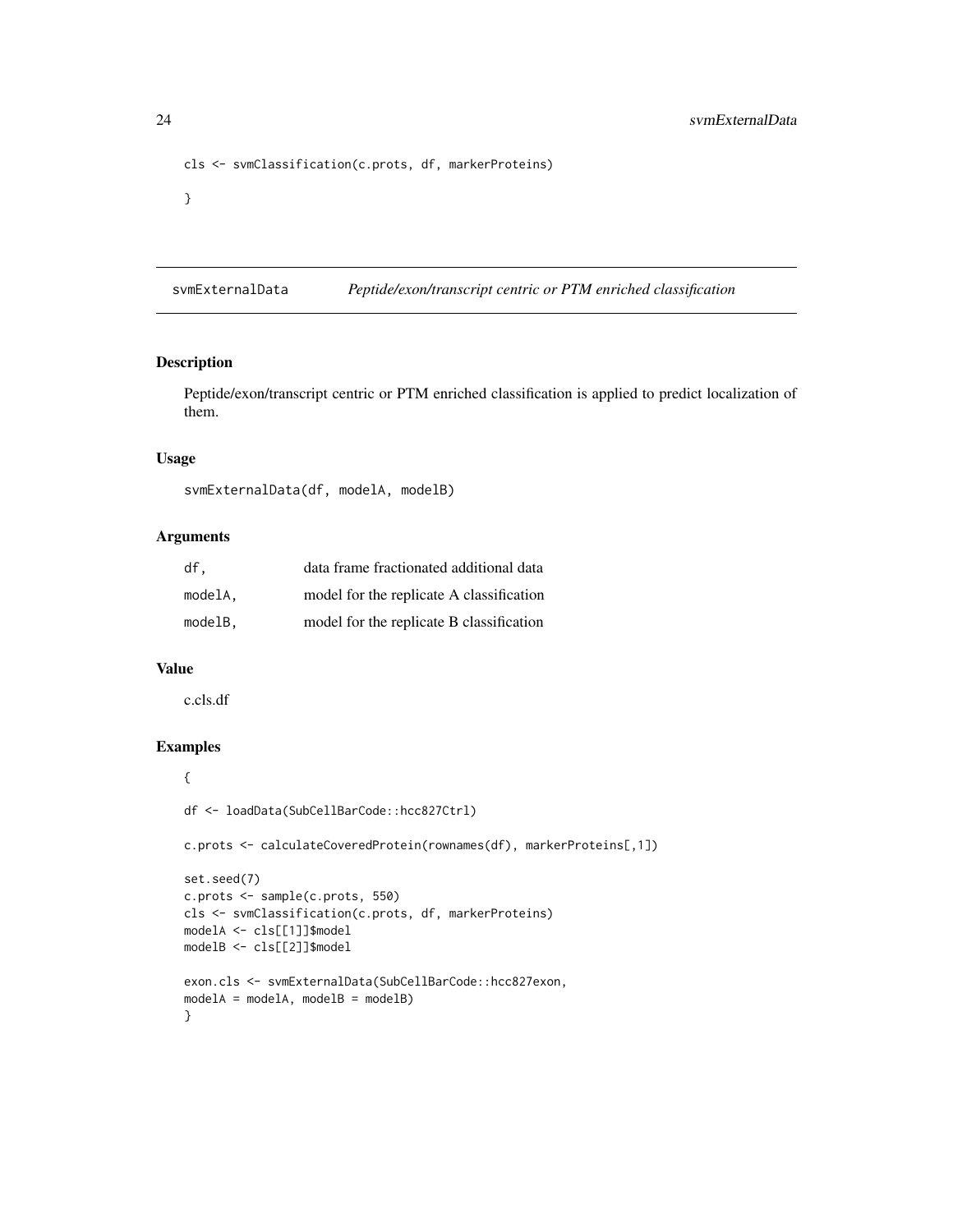<span id="page-24-0"></span>tsneVisualization *Visualization of marker proteins by t-SNE map*

## Description

The marker proteins are visualized in 3D t-SNE map to see the distributions of the marker proteins.

## Usage

```
tsneVisualization(protein.data, markerProteins, dims, theta, perplexity)
```
## Arguments

| protein.data | data.frame; fractionated proteomics data                                                                                                                 |
|--------------|----------------------------------------------------------------------------------------------------------------------------------------------------------|
|              | markerProteins character; robust marker proteins, gene symbols, that are present in the given<br>data and overlapped with package's marker protein list. |
| dims         | integer; dimensionality                                                                                                                                  |
| theta        | numeric; Speed/accuracy trade-off, increase for less accuracy                                                                                            |
| perplexity   | integer; Perplexity parameter                                                                                                                            |

#### Value

tsneMap.df

## Examples

#### {

```
df <- loadData(SubCellBarCode::hcc827Ctrl)
```

```
c.prots <- calculateCoveredProtein(rownames(df), markerProteins[,1])
```

```
set.seed(21)
tsneMap.df <- tsneVisualization(protein.data = df,
markerProteins = c.prots[1:20],
dims = 2, theta = c(0.4), perplexity = c(5))
}
```